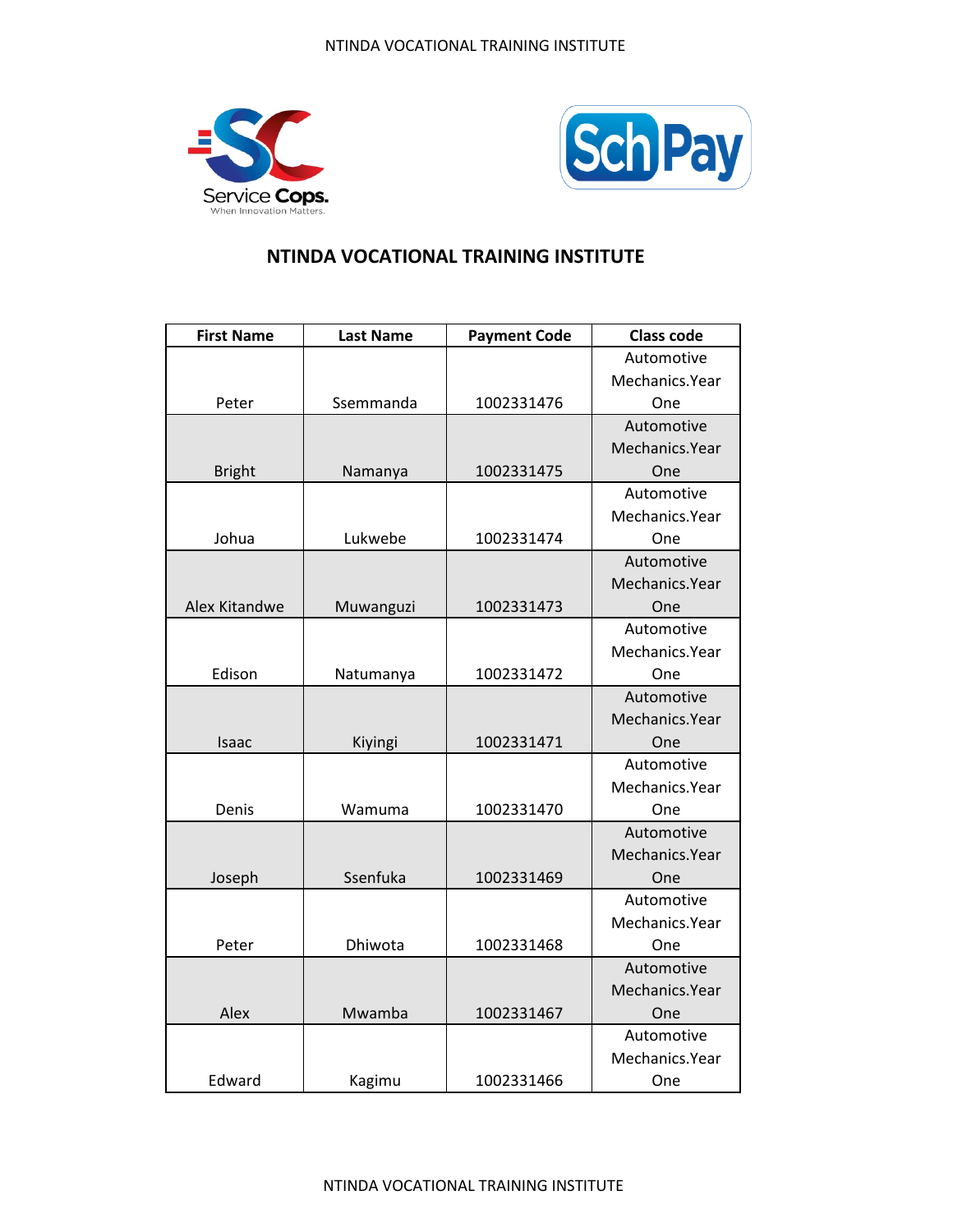|                     |           |            | Automotive     |
|---------------------|-----------|------------|----------------|
|                     |           |            | Mechanics.Year |
| Kevin               | Mubiru    | 1002331465 | One            |
|                     |           |            | Automotive     |
|                     |           |            | Mechanics.Year |
| David               | Mbalule   | 1002331464 | One            |
|                     |           |            | Automotive     |
|                     |           |            | Mechanics.Year |
| Musa                | Kateregga | 1002331463 | One            |
|                     |           |            | Automotive     |
|                     |           |            | Mechanics.Year |
| <b>Robert James</b> | Taban     | 1002331462 | One            |
|                     |           |            | Automotive     |
|                     |           |            | Mechanics.Year |
| Abdallah            | Mayinja   | 1002331461 | One            |
|                     |           |            | Automotive     |
|                     |           |            | Mechanics.Year |
| Godfrey             | Laaki     | 1002331460 | One            |
|                     |           |            | Automotive     |
|                     |           |            | Mechanics.Year |
| Godwin              | Wekesa    | 1002331459 | One            |
|                     |           |            | Automotive     |
|                     |           |            | Mechanics.Year |
| Hassan              | Nsubuga   | 1002331458 | One            |
|                     |           |            | Automotive     |
|                     |           |            | Mechanics.Year |
| Ramadhan            | Byamukama | 1002331457 | One            |
|                     |           |            | Automotive     |
|                     |           |            | Mechanics.Year |
| Moses Kigozi        | Abimanyi  | 1002331456 | One            |
|                     |           |            | Automotive     |
|                     |           |            | Mechanics.Year |
| Joel Buyinza        | Kigozi    | 1002331455 | One            |
|                     |           |            | Automotive     |
|                     |           |            | Mechanics.Year |
| Ivan                | Aruho     | 1002331454 | One            |
|                     |           |            | Automotive     |
|                     |           |            | Mechanics.Year |
| Wilberforce         | Kiwalabye | 1002331453 | One            |
|                     |           |            | Automotive     |
|                     |           |            | Mechanics.Year |
| Gilbert             | Kusasira  | 1002331452 | One            |
|                     |           |            | Automotive     |
|                     |           |            | Mechanics.Year |
| Jonathan            | Mwesigwa  | 1002331451 | One            |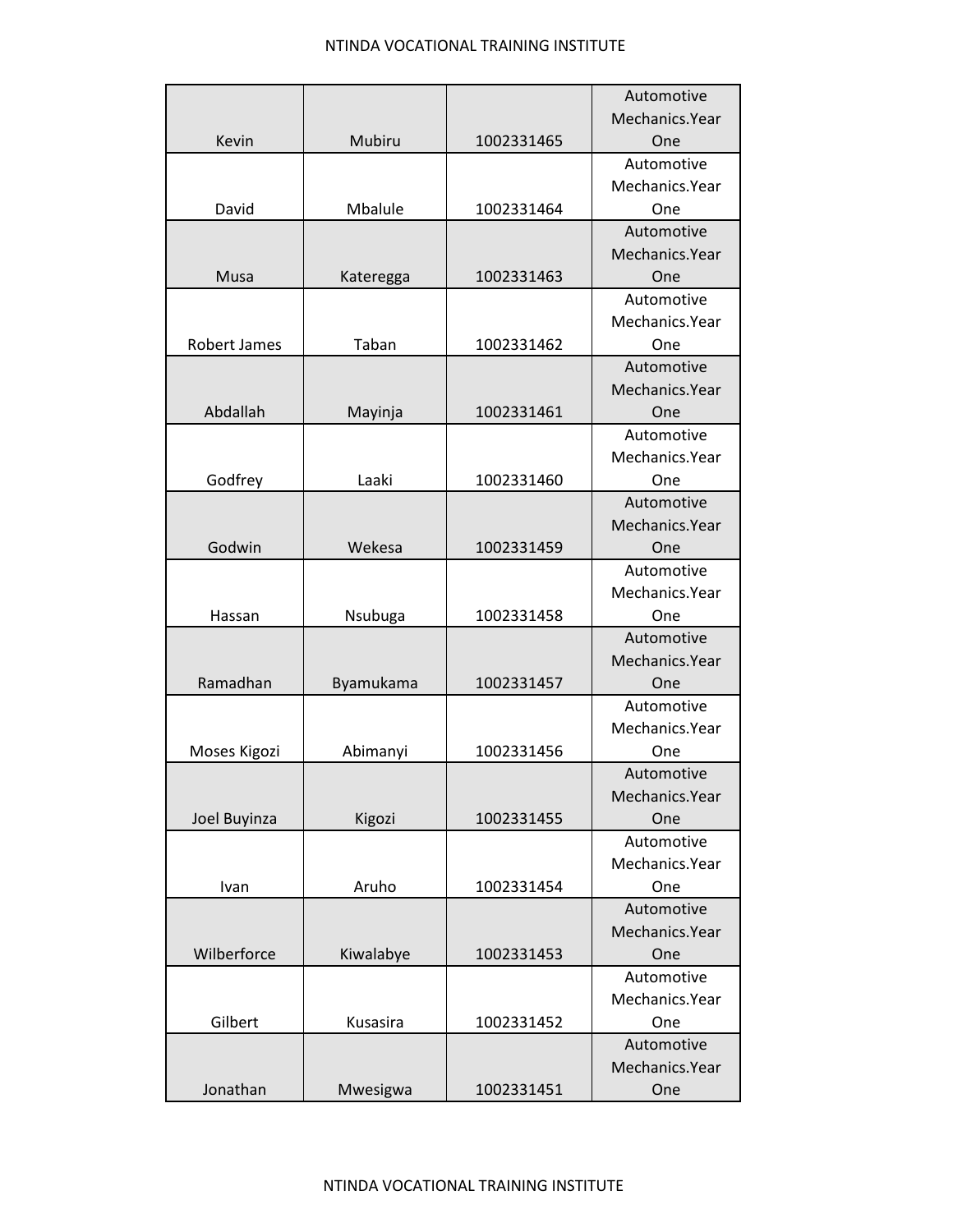|               |               |            | Automotive     |
|---------------|---------------|------------|----------------|
|               |               |            | Mechanics.Year |
| Julian Julie  | Katuramu      | 1002331450 | One            |
|               |               |            | Automotive     |
|               |               |            | Mechanics.Year |
| Ronald Okii   | Ochom         | 1002331449 | One            |
|               |               |            | Automotive     |
|               |               |            | Mechanics.Year |
| Ivan          | <b>Musisi</b> | 1002331448 | One            |
|               |               |            | Automotive     |
|               |               |            | Mechanics.Year |
| Valentine     | Nasimolo      | 1002331447 | One            |
|               |               |            | Automotive     |
|               |               |            | Mechanics.Year |
| Kenneth       | Olara         | 1002331446 | One            |
|               |               |            | Automotive     |
|               |               |            | Mechanics.Year |
| Reagan T      | <b>Buriga</b> | 1002331445 | One            |
|               |               |            | Automotive     |
|               |               |            | Mechanics.Year |
| Ronald        | Adoko         | 1002331444 | One            |
|               |               |            | Automotive     |
|               |               |            | Mechanics.Year |
| <b>Bruno</b>  | Tumusiime     | 1002331443 | One            |
|               |               |            | Automotive     |
|               |               |            | Mechanics.Year |
| Nelson        | Musiimenta    | 1002331442 | One            |
|               |               |            | Automotive     |
|               |               |            | Mechanics.Year |
| Ayubu Salim   | Ssemujju      | 1002331441 | One            |
|               |               |            | Automotive     |
|               |               |            | Mechanics.Year |
| Tom           | Kairanya      | 1002331440 | One            |
|               |               |            | Automotive     |
|               |               |            | Mechanics.Year |
| Gilbert       | Lumbuye       | 1002331439 | One            |
|               |               |            | Automotive     |
|               |               |            | Mechanics.Year |
| Praise Arthur | Manzi         | 1002331438 | One            |
|               |               |            | Automotive     |
|               |               |            | Mechanics.Year |
| Paul          | Ssembatya     | 1002331437 | One            |
|               |               |            | Automotive     |
|               |               |            | Mechanics.Year |
| Fazali        | Mukose        | 1002331436 | One            |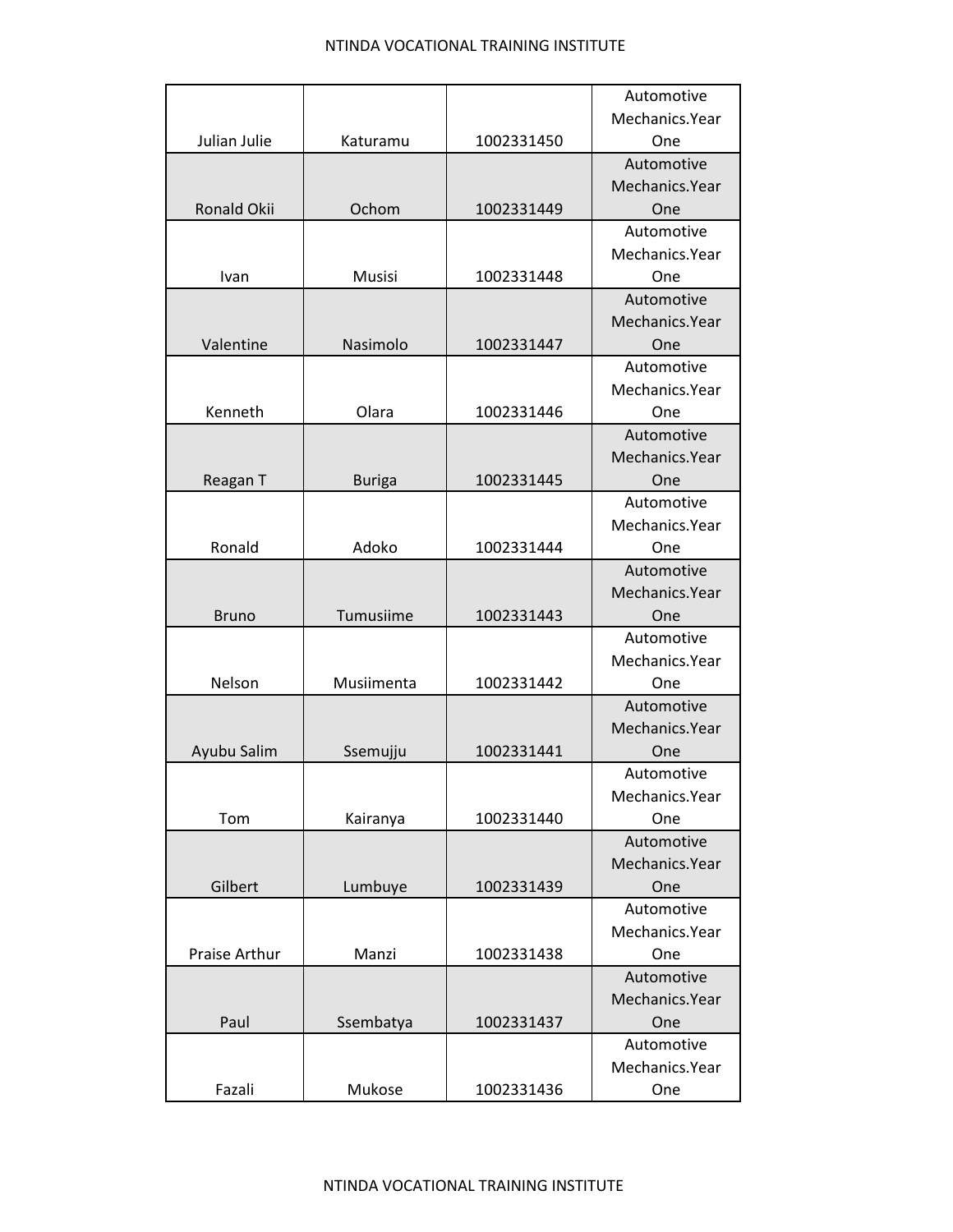|                          |             |            | Automotive     |
|--------------------------|-------------|------------|----------------|
|                          |             |            | Mechanics.Year |
| Deogratius               | Kasule      | 1002331435 | One            |
|                          |             |            | Automotive     |
|                          |             |            | Mechanics.Year |
| Owen                     | Gasasira    | 1002331434 | One            |
|                          |             |            | Automotive     |
|                          |             |            | Mechanics.Year |
| <b>Nicholas</b>          | Masika      | 1002331433 | One            |
|                          |             |            | Automotive     |
|                          |             |            | Mechanics.Year |
| Abraham Asfaha           | Senai       | 1002331432 | One            |
|                          |             |            | Automotive     |
|                          |             |            | Mechanics.Year |
| Emmanuel                 | Mukiza      | 1002331431 | One            |
|                          |             |            | Automotive     |
|                          |             |            | Mechanics.Year |
| <b>Frederick Lazarus</b> | Wanjala     | 1002331430 | One            |
|                          |             |            | Automotive     |
|                          |             |            | Mechanics.Year |
| Harvey                   | Khabeeli    | 1002331429 | One            |
|                          |             |            | Automotive     |
|                          |             |            | Mechanics.Year |
| Joel Otena               | Rubangakene | 1002331428 | One            |
|                          |             |            | Automotive     |
|                          |             |            | Mechanics.Year |
| Raymond                  | Ssebutinde  | 1002331427 | One            |
|                          |             |            | Automotive     |
|                          |             |            | Mechanics.Year |
| Sulaiman                 | Kalule      | 1002331426 | One            |
|                          |             |            | Automotive     |
|                          |             |            | Mechanics.Year |
| Andrew                   | Balenzi     | 1002331425 | One            |
|                          |             |            | Automotive     |
|                          |             |            | Mechanics.Year |
| Emilly                   | Bangirana   | 1002331424 | One            |
|                          |             |            | Automotive     |
| Samuel Langoya           |             |            | Mechanics.Year |
| Terensio                 | Abdowaya    | 1002331423 | One            |
|                          |             |            | Automotive     |
|                          |             |            | Mechanics.Year |
| Eric                     | Kyomuhendo  | 1002331422 | One            |
|                          |             |            | Automotive     |
|                          |             |            | Mechanics.Year |
| Abdul                    | Katerega    | 1002331421 | One            |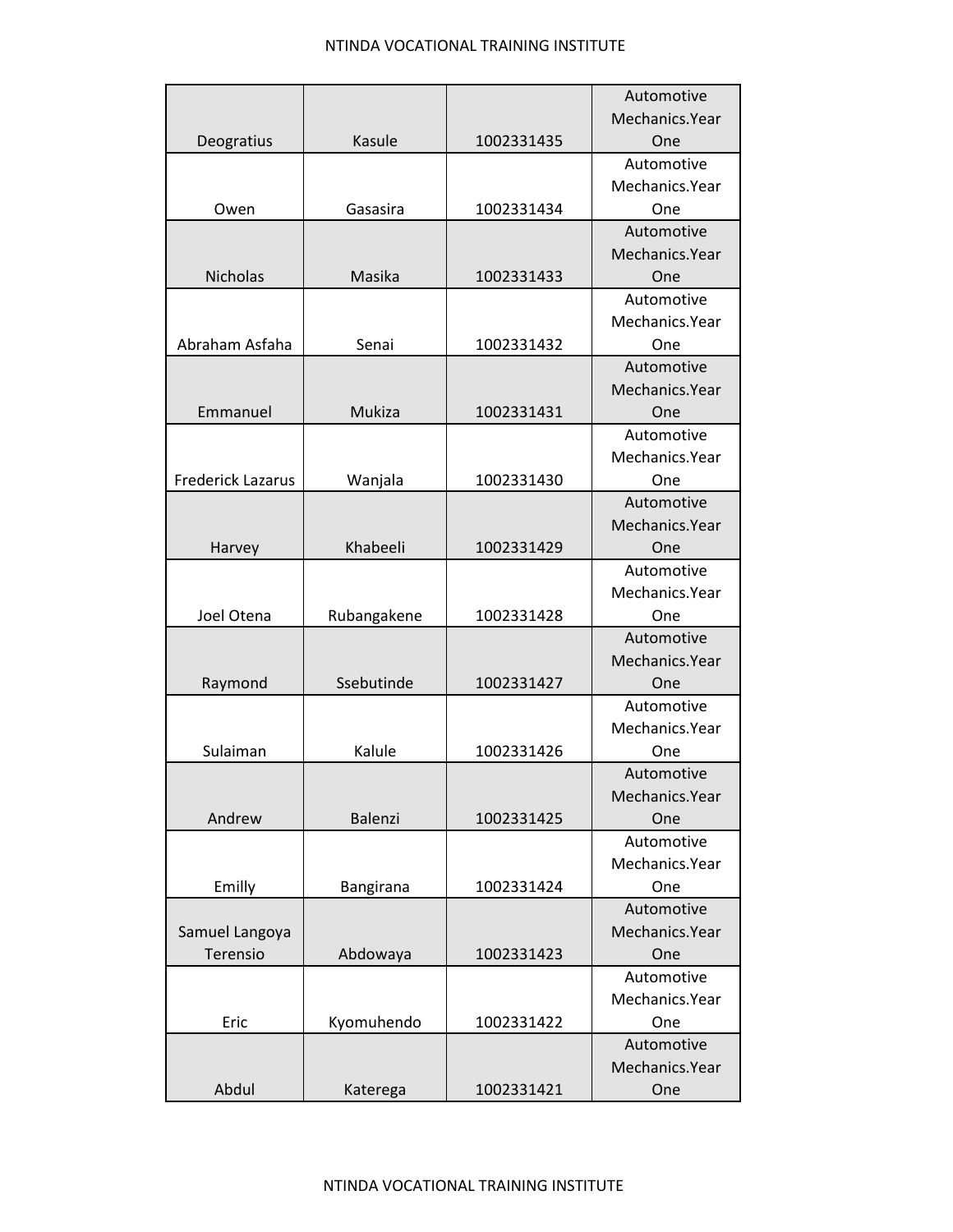|            |              |            | Automotive     |
|------------|--------------|------------|----------------|
|            |              |            | Mechanics.Year |
| Victor     | Muhigwa      | 1002331420 | One            |
|            |              |            | Automotive     |
|            |              |            | Mechanics.Year |
| Timothy    | Nsubuga      | 1002331419 | One            |
|            |              |            | Automotive     |
|            |              |            | Mechanics.Year |
| Justin     | <b>Bwire</b> | 1002331418 | One            |
|            |              |            | Automotive     |
|            |              |            | Mechanics.Year |
| Robert     | Atama        | 1002331417 | One            |
|            |              |            | Automotive     |
|            |              |            | Mechanics.Year |
| Kezekiah   | Ahimbisibwe  | 1002331416 | One            |
|            |              |            | Automotive     |
|            |              |            | Mechanics.Year |
| Ibrahim    | Makumbi      | 1002331415 | One            |
|            |              |            | Automotive     |
|            |              |            | Mechanics.Year |
| Aaron      | Nsubuga      | 1002331414 | One            |
|            |              |            | Automotive     |
|            |              |            | Mechanics.Year |
| Alamanzani | Kakaire      | 1002331413 | One            |
|            |              |            | Automotive     |
|            |              |            | Mechanics.Year |
| Francis    | Wodyambo     | 1002331412 | One            |
|            |              |            | Automotive     |
|            |              |            | Mechanics.Year |
| Saidi      | Hudu         | 1002331411 | One            |
|            |              |            | Automotive     |
|            |              |            | Mechanics.Year |
| Musimwel   | Opiyo        | 1002331410 | One            |
|            |              |            | Automotive     |
|            |              |            | Mechanics.Year |
| Vincent    | Wodeya       | 1002331409 | One            |
|            |              |            | Automotive     |
|            |              |            | Mechanics.Year |
| Ngobi Ibra | Hussein      | 1002331408 | One            |
|            |              |            | Automotive     |
|            |              |            | Mechanics.Year |
| Ivan       | Wafula       | 1002331407 | One            |
|            |              |            | Automotive     |
|            |              |            | Mechanics.Year |
| Joseph     | Emojong      | 1002331406 | One            |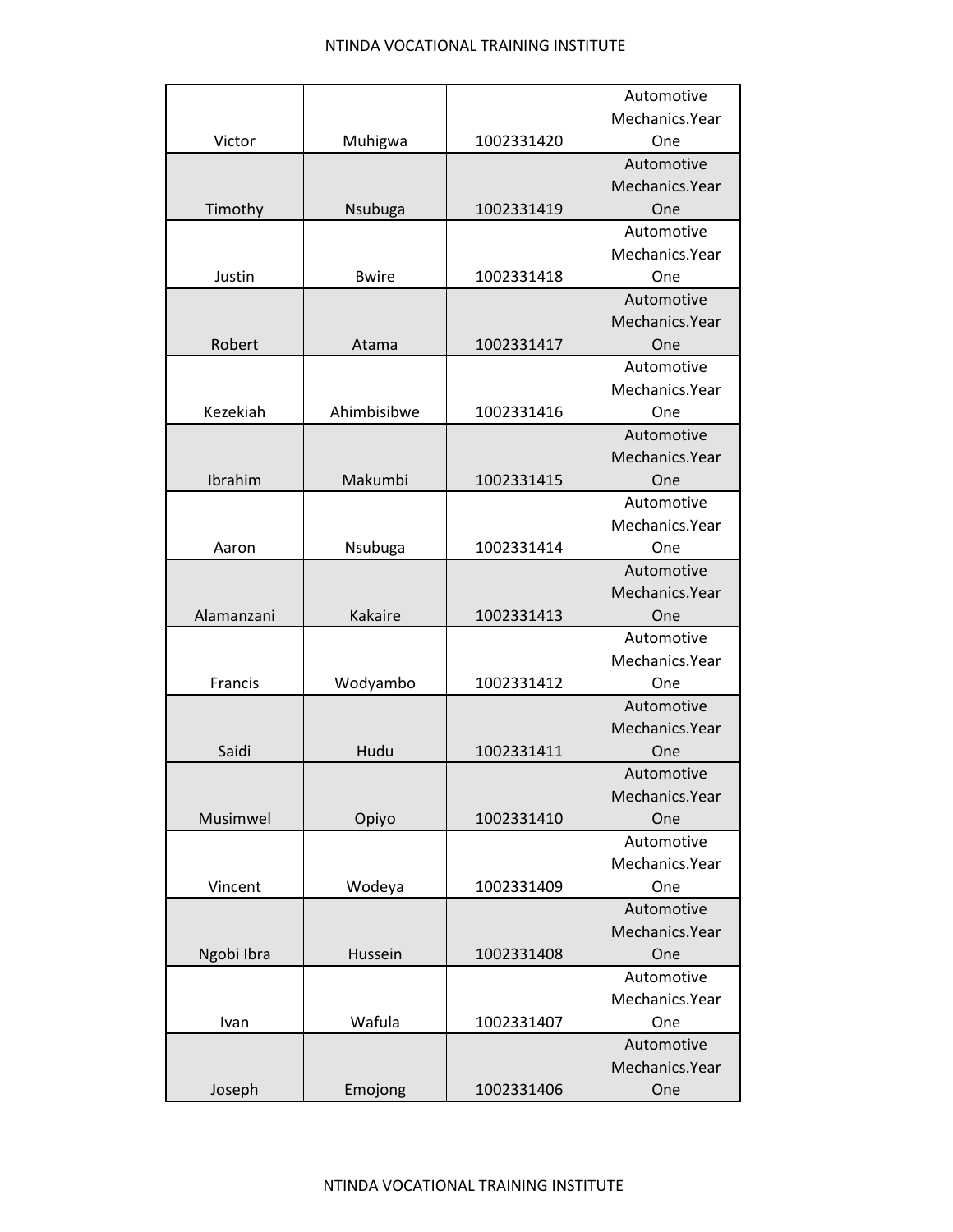|                        |                 |            | Automotive      |
|------------------------|-----------------|------------|-----------------|
|                        |                 |            | Mechanics.Year  |
| Paul                   | Mpanju          | 1002331405 | One             |
|                        |                 |            | Automotive      |
|                        |                 |            | Mechanics.Year  |
| Samuel                 | Agwanget        | 1002331404 | One             |
|                        |                 |            | Automotive      |
|                        |                 |            | Mechanics.Year  |
| Marvin                 | Bayiga          | 1002331403 | One             |
|                        |                 |            | Automotive      |
|                        |                 |            | Mechanics.Year  |
| James                  | Onyoin          | 1002331402 | One             |
|                        |                 |            | Automotive      |
|                        |                 |            | Mechanics.Year  |
| Deo                    | Kawesi          | 1002331401 | One             |
|                        |                 |            | Automotive      |
|                        |                 |            | Mechanics.Year  |
| Shafiq                 | <b>Bulegeya</b> | 1002331400 | One             |
|                        |                 |            | Automotive      |
|                        |                 |            | Mechanics.Year  |
| <b>King Trinity</b>    | Uruturi         | 1002331399 | One             |
|                        |                 |            | Automotive      |
|                        |                 |            | Mechanics.Year  |
| Jerry Moses            | Olwedo          | 1002331398 | One             |
|                        |                 |            | Automotive      |
|                        |                 |            | Mechanics.Year  |
| <b>Garry Anthony</b>   | Wakudu          | 1002331397 | One             |
|                        |                 |            | Automotive      |
|                        |                 |            | Mechanics. Year |
| Emmanuel               | Oinya           | 1002331396 | One             |
|                        |                 |            | Automotive      |
|                        |                 |            | Mechanics.Year  |
| Nazir                  | Mutyaba         | 1002331395 | One             |
|                        |                 |            | Automotive      |
|                        |                 |            | Mechanics.Year  |
| <b>Godfrey Darious</b> | Ocen            | 1002331394 | One             |
|                        |                 |            | Automotive      |
|                        |                 |            | Mechanics.Year  |
| Samuel                 | Kalyango        | 1002331393 | Two             |
|                        |                 |            | Automotive      |
|                        |                 |            | Mechanics.Year  |
| Frank                  | Byamukama       | 1002331392 | Two             |
|                        |                 |            | Automotive      |
|                        |                 |            | Mechanics.Year  |
| Emmanuel               | Adiaka          | 1002331391 | Two             |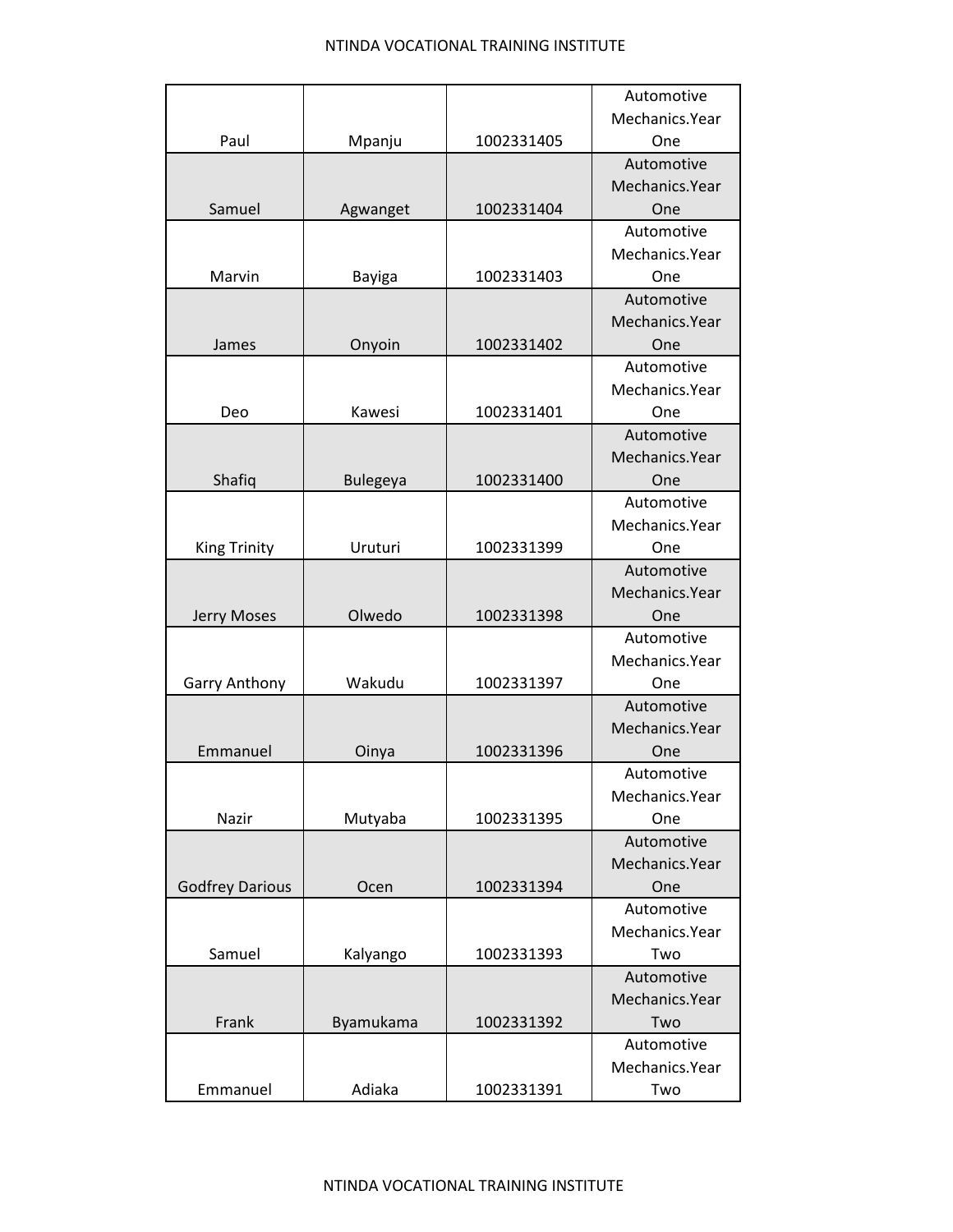|              |             |            | Automotive      |
|--------------|-------------|------------|-----------------|
|              |             |            | Mechanics.Year  |
| Fahad        | Sekitto     | 1002331390 | Two             |
|              |             |            | Automotive      |
|              |             |            | Mechanics.Year  |
| Enock        | Kambo       | 1002331389 | Two             |
|              |             |            | Automotive      |
|              |             |            | Mechanics. Year |
| Arnold       | Iligo       | 1002331388 | Two             |
|              |             |            | Automotive      |
|              |             |            | Mechanics.Year  |
| Joun         | Kasolo      | 1002331387 | Two             |
|              |             |            | Automotive      |
|              |             |            | Mechanics.Year  |
| Luke         | Kayigga     | 1002331386 | Two             |
|              |             |            | Automotive      |
|              |             |            | Mechanics.Year  |
| Amos         | Okoki       | 1002331385 | Two             |
|              |             |            | Automotive      |
|              |             |            | Mechanics.Year  |
| Saka         | Lukanga     | 1002331384 | Two             |
|              |             |            | Automotive      |
|              |             |            | Mechanics.Year  |
| Denis        | Kantu       | 1002331383 | Two             |
|              |             |            | Automotive      |
|              |             |            | Mechanics.Year  |
| Aaron        | Kayira      | 1002331382 | Two             |
|              |             |            | Automotive      |
|              |             |            | Mechanics.Year  |
| Gideonn      | Kavuma      | 1002331381 | Two             |
|              |             |            | Automotive      |
|              |             |            | Mechanics.Year  |
| Pike         | Kyomukusima | 1002331380 | Two             |
|              |             |            | Automotive      |
|              |             |            | Mechanics.Year  |
| <b>Baker</b> | Maseruka    | 1002331379 | Two             |
|              |             |            | Automotive      |
|              |             |            | Mechanics.Year  |
| Hayyan       | Mubiru      | 1002331378 | Two             |
|              |             |            | Automotive      |
|              |             |            | Mechanics.Year  |
| Ashiraf      | Matovu      | 1002331377 | Two             |
|              |             |            | Automotive      |
|              |             |            | Mechanics.Year  |
| Victor       | Ndahura     | 1002331376 | Two             |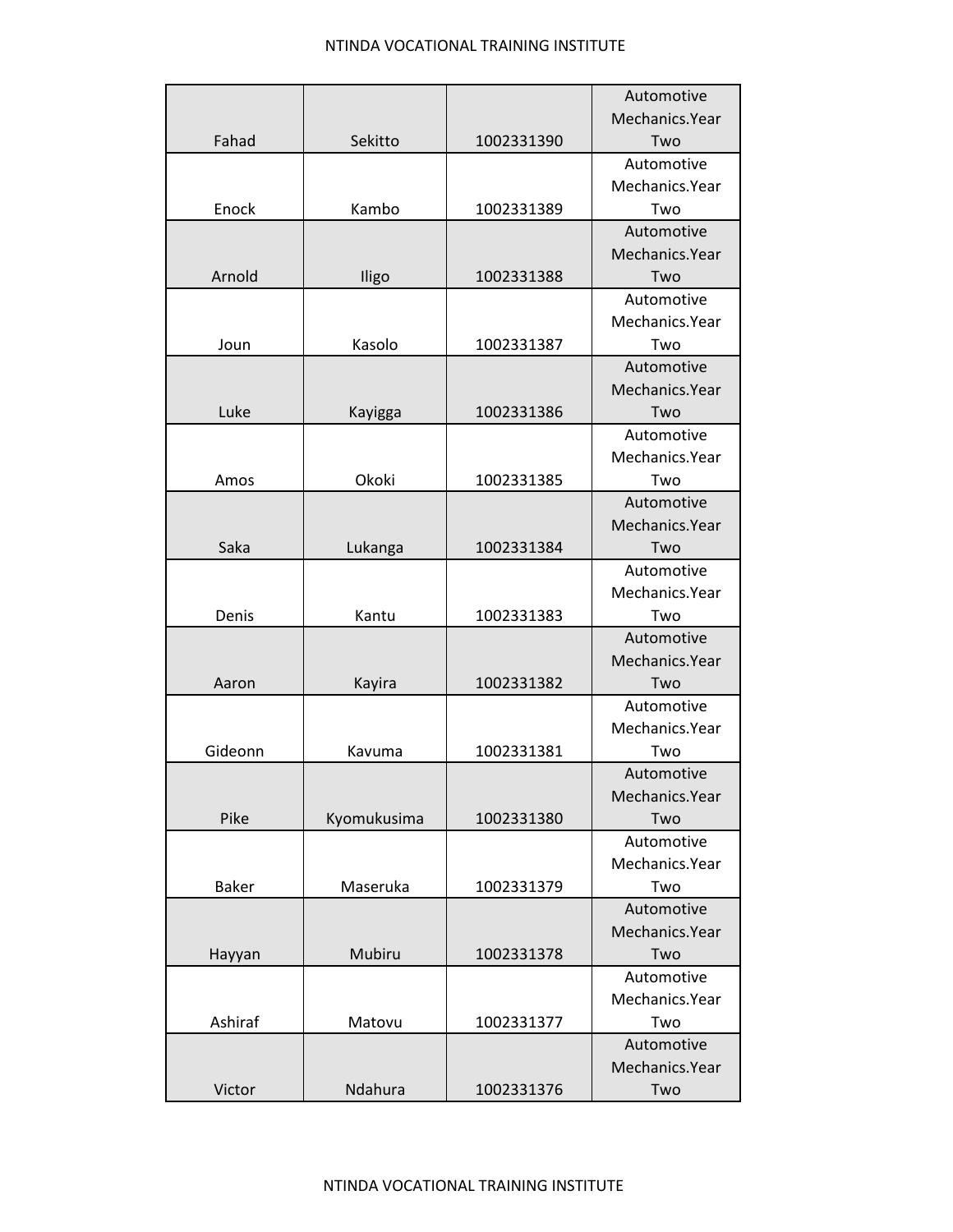|               |          |            | Automotive                  |
|---------------|----------|------------|-----------------------------|
|               |          |            | Mechanics.Year              |
| Andrew        | Nuwagaba | 1002331375 | Two                         |
|               |          |            | Automotive                  |
|               |          |            | Mechanics.Year              |
| <b>Stuart</b> | Tugume   | 1002331374 | Two                         |
|               |          |            | Automotive                  |
|               |          |            | Mechanics.Year              |
| Solomon       | Rukundo  | 1002331373 | Two                         |
|               |          |            | Automotive                  |
|               |          |            | Mechanics.Year              |
| Ismail        | Mukose   | 1002331372 | Two                         |
|               |          |            | Automotive                  |
|               |          |            | Mechanics.Year              |
| Isaac         | Ssebuufu | 1002331371 | Two                         |
|               |          |            | Automotive                  |
|               |          |            | Mechanics.Year              |
| Trevor        | Kwesiga  | 1002331370 | Two                         |
|               |          |            |                             |
|               |          |            | Electrical                  |
|               |          |            | <b>Installation Systems</b> |
| John          | Eryenyu  | 1002331598 | .year One                   |
|               |          |            |                             |
|               |          |            | Electrical                  |
|               |          |            | <b>Installation Systems</b> |
| Collins       | Amandi   | 1002331597 | .year One                   |
|               |          |            |                             |
|               |          |            | Electrical                  |
|               |          |            | <b>Installation Systems</b> |
| Solomon       | Lule     | 1002331596 | .year One                   |
|               |          |            |                             |
|               |          |            | Electrical                  |
|               |          |            | <b>Installation Systems</b> |
| Nevia         | Nabacwa  | 1002331595 | .year One                   |
|               |          |            |                             |
|               |          |            | Electrical                  |
|               |          |            | <b>Installation Systems</b> |
| Cosmas        | Pemingi  | 1002331594 | .year One                   |
|               |          |            |                             |
|               |          |            | Electrical                  |
|               |          |            | <b>Installation Systems</b> |
| Akorimo       | Ochogoro | 1002331593 | .year One                   |
|               |          |            |                             |
|               |          |            | Electrical                  |
|               |          |            | <b>Installation Systems</b> |
| Joel          | Muwanika | 1002331592 | .year One                   |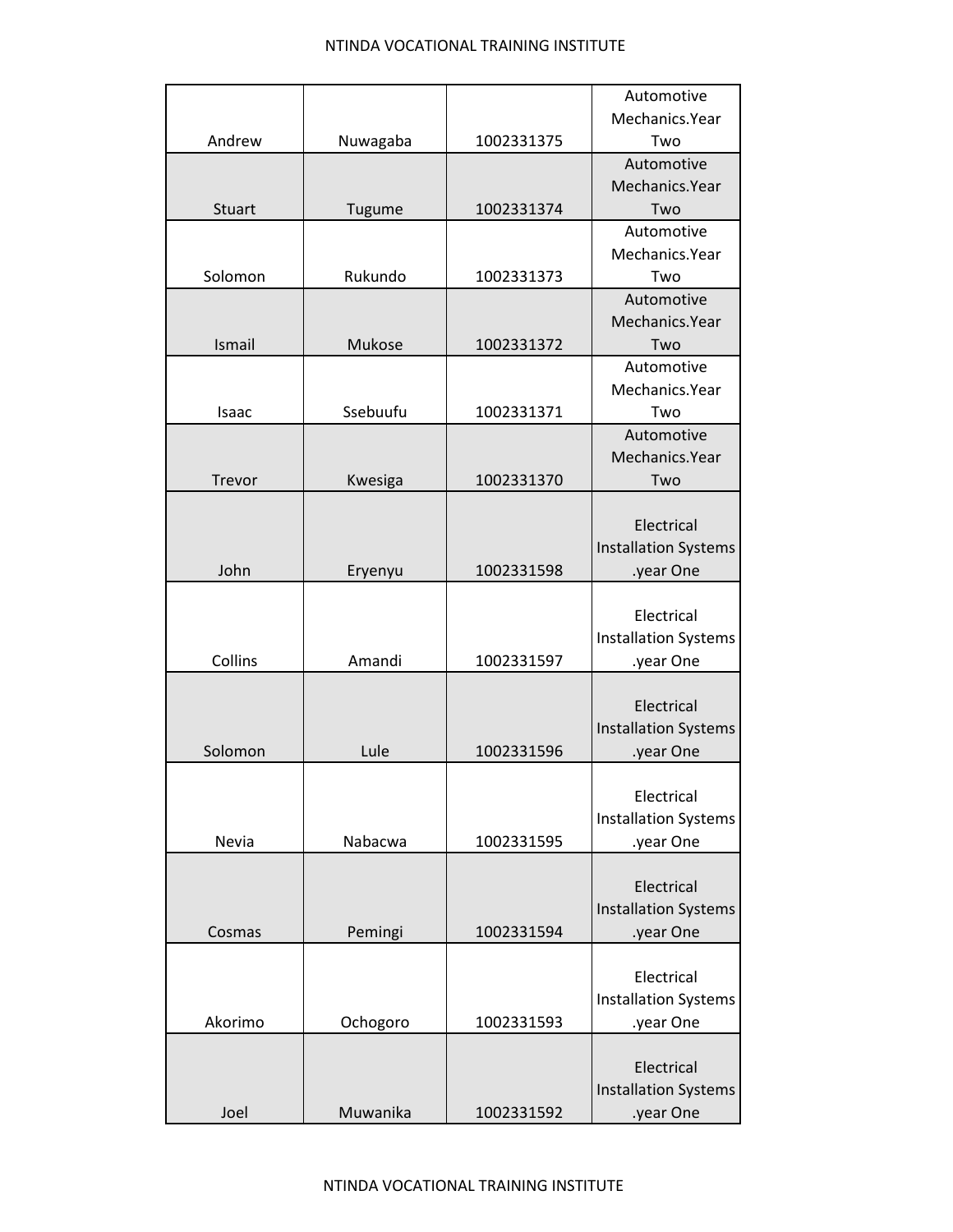| Denis   | Luutu     | 1002331591 | Electrical<br><b>Installation Systems</b><br>.year One |
|---------|-----------|------------|--------------------------------------------------------|
| Ronald  | Kityo     | 1002331590 | Electrical<br><b>Installation Systems</b><br>.year One |
| Collins | Chemutai  | 1002331589 | Electrical<br><b>Installation Systems</b><br>.year One |
| Denis   | Akol      | 1002331588 | Electrical<br><b>Installation Systems</b><br>.year One |
| Rashid  | Mutangizi | 1002331587 | Electrical<br><b>Installation Systems</b><br>.year One |
| Mark    | Maima     | 1002331586 | Electrical<br><b>Installation Systems</b><br>.year One |
| Joshua  | Kato      | 1002331585 | Electrical<br><b>Installation Systems</b><br>.year One |
| Prossy  | Namuli    | 1002331584 | Electrical<br>Installation Systems<br>.year One        |
| Joel    | Otim      | 1002331583 | Electrical<br><b>Installation Systems</b><br>.year One |
| James   | Ssemakula | 1002331582 | Electrical<br><b>Installation Systems</b><br>.year One |
| Filder  | Akanyo    | 1002331581 | Electrical<br><b>Installation Systems</b><br>.year One |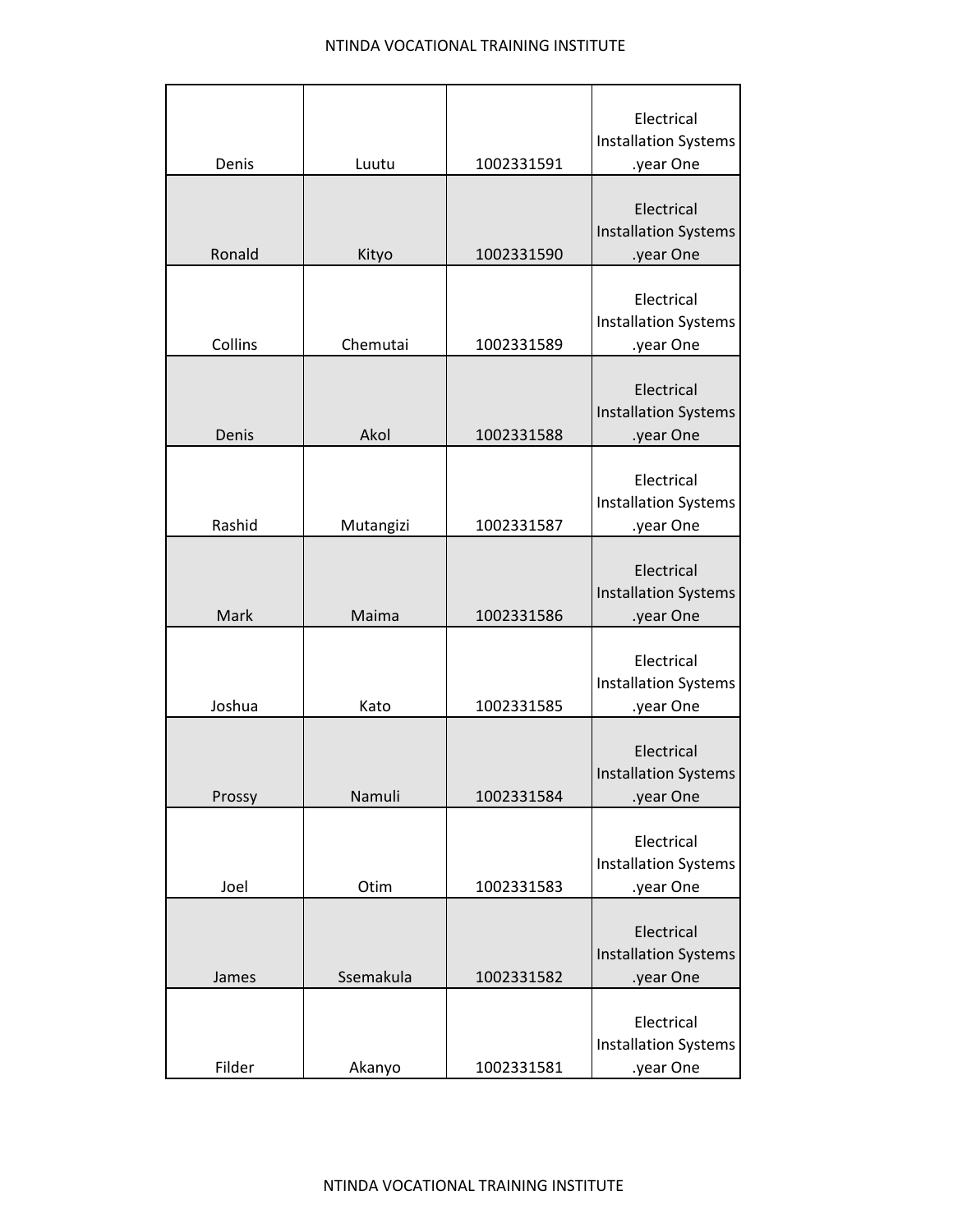| Harunah   | Kitenda      | 1002331580 | Electrical<br><b>Installation Systems</b><br>.year One |
|-----------|--------------|------------|--------------------------------------------------------|
| Rose      | Ijaa         | 1002331579 | Electrical<br><b>Installation Systems</b><br>.year One |
| Jessy     | Ssenkaayi    | 1002331578 | Electrical<br><b>Installation Systems</b><br>.year One |
| Collins   | Masereka     | 1002331577 | Electrical<br><b>Installation Systems</b><br>.year One |
| Ivan Gift | Anzo         | 1002331576 | Electrical<br><b>Installation Systems</b><br>.year One |
| Richard   | Baguma       | 1002331575 | Electrical<br><b>Installation Systems</b><br>.year One |
| Robert    | Mukiibi      | 1002331574 | Electrical<br><b>Installation Systems</b><br>.year One |
| Bisimbeko | Wasswa       | 1002331573 | Electrical<br><b>Installation Systems</b><br>.year One |
| Raymond   | Katamba      | 1002331572 | Electrical<br><b>Installation Systems</b><br>.year One |
| Mark      | Niwandinda   | 1002331571 | Electrical<br><b>Installation Systems</b><br>.year One |
| David     | <b>Bwire</b> | 1002331570 | Electrical<br><b>Installation Systems</b><br>.year One |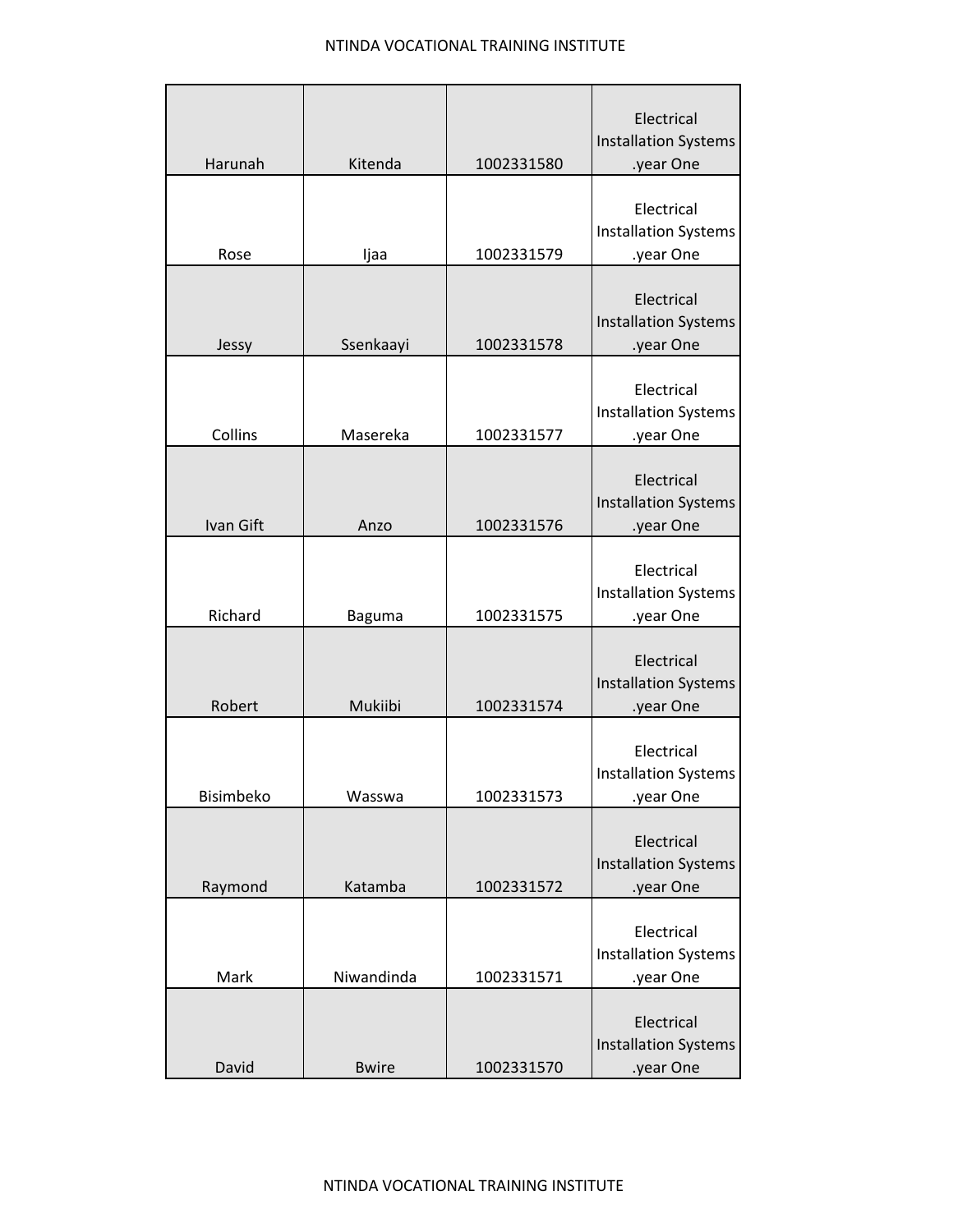| Julius      | Drasi           | 1002331569 | Electrical<br><b>Installation Systems</b><br>.year One |
|-------------|-----------------|------------|--------------------------------------------------------|
| Ivan        | Mugwanya        | 1002331568 | Electrical<br><b>Installation Systems</b><br>.year One |
| Steven      | Kigozi          | 1002331567 | Electrical<br><b>Installation Systems</b><br>.year One |
| <b>Nick</b> | <b>Bazalaki</b> | 1002331566 | Electrical<br><b>Installation Systems</b><br>.year One |
| Anwari      | Bukenya         | 1002331565 | Electrical<br><b>Installation Systems</b><br>.year One |
| Kenneth     | Kintu           | 1002331564 | Electrical<br><b>Installation Systems</b><br>.year One |
| Arnold      | Mangeni         | 1002331563 | Electrical<br><b>Installation Systems</b><br>.year One |
| Hawa        | Nabakooza       | 1002331562 | Electrical<br>Installation Systems<br>.year One        |
| Geoffrey    | Kibuuka         | 1002331561 | Electrical<br><b>Installation Systems</b><br>.year One |
| Abel        | Twinomujuni     | 1002331560 | Electrical<br><b>Installation Systems</b><br>.year One |
| Charles     | Ssemwogerere    | 1002331559 | Electrical<br><b>Installation Systems</b><br>.year One |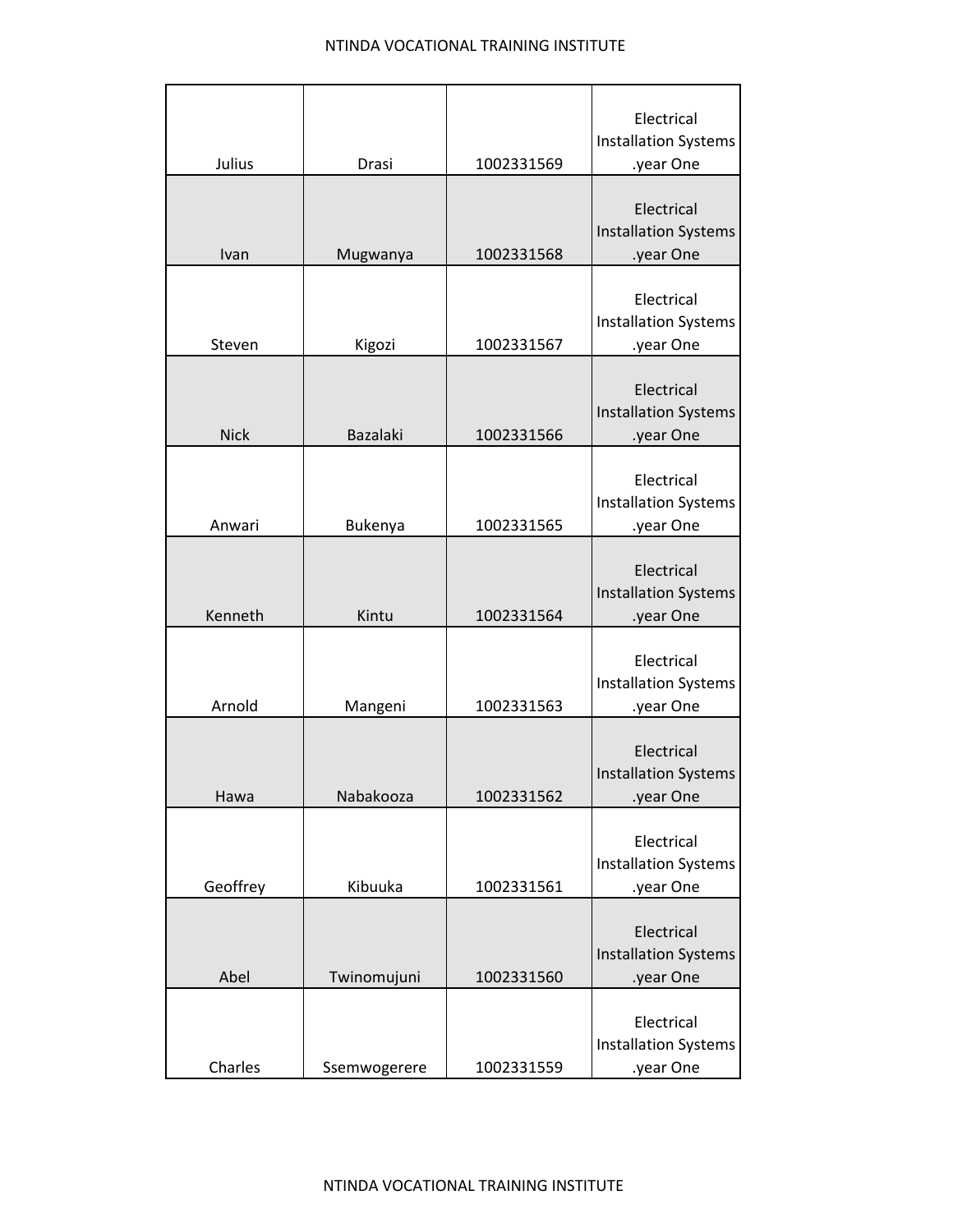| Sumayah   | Kainza    | 1002331558 | Electrical<br><b>Installation Systems</b><br>.year One |
|-----------|-----------|------------|--------------------------------------------------------|
|           |           |            |                                                        |
|           |           |            | Electrical<br><b>Installation Systems</b>              |
| Tonny     | Talyebwa  | 1002331557 | .year One                                              |
| Stephen   | Ssemyalo  | 1002331556 | Electrical<br><b>Installation Systems</b><br>.year One |
| Ronnie    | Magada    | 1002331555 | Electrical<br><b>Installation Systems</b><br>.year One |
| Abudallah | Kyambadde | 1002331554 | Electrical<br><b>Installation Systems</b><br>.year One |
|           |           |            |                                                        |
| Robert    | Kisakye   | 1002331553 | Electrical<br><b>Installation Systems</b><br>.year One |
| Ruth      | Komuntale | 1002331552 | Electrical<br><b>Installation Systems</b><br>.year One |
| Sofia     | Achen     | 1002331551 | Electrical<br><b>Installation Systems</b><br>.year One |
| Kenneth   | Olowo     | 1002331550 | Electrical<br><b>Installation Systems</b><br>.year One |
| Sharon    | Asianju   | 1002331549 | Electrical<br><b>Installation Systems</b><br>.year One |
| Michael   | Aroda     | 1002331548 | Electrical<br><b>Installation Systems</b><br>.year One |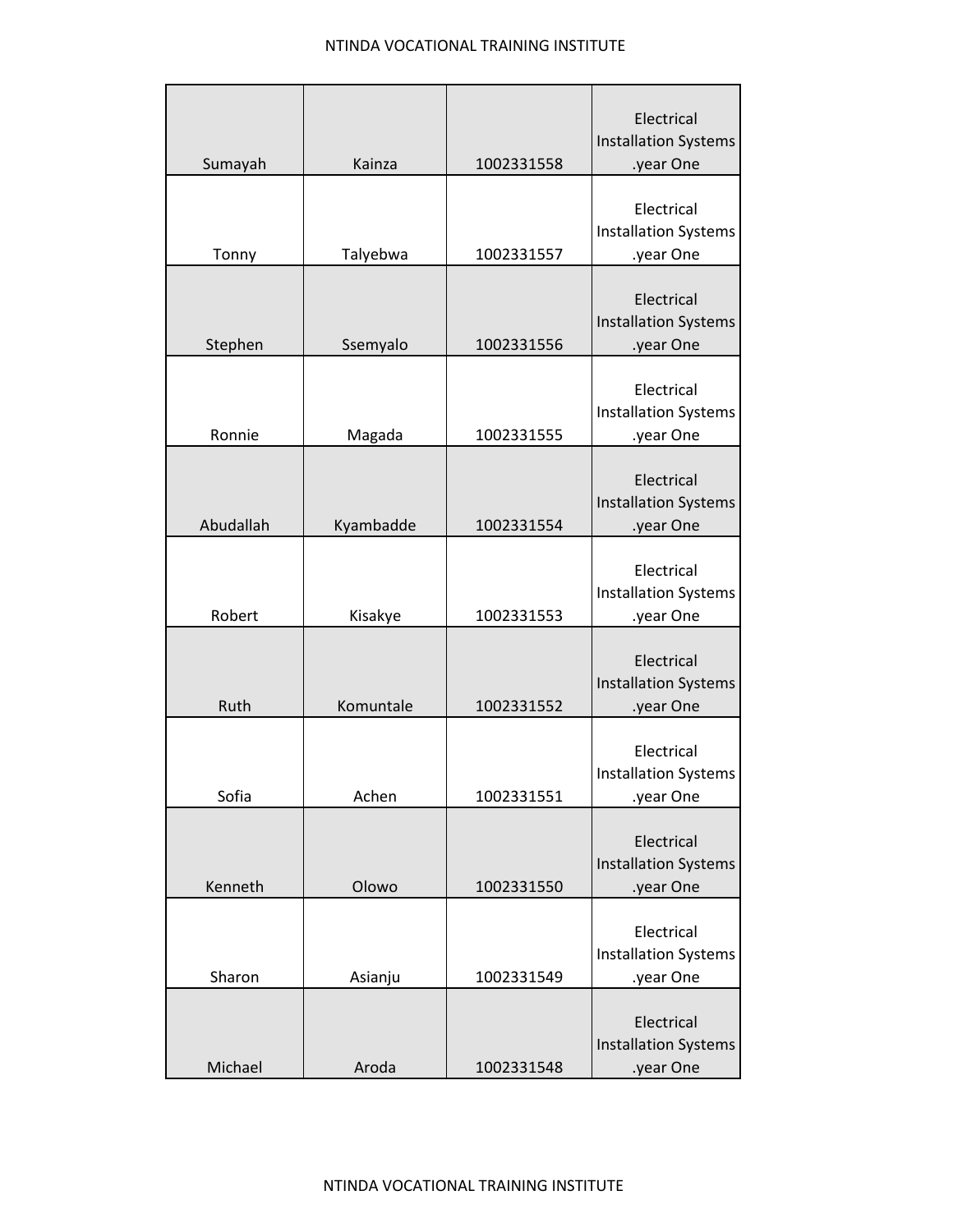|                |            |            | Electrical                                             |
|----------------|------------|------------|--------------------------------------------------------|
|                |            |            | <b>Installation Systems</b>                            |
| Derrick        | Wanzusi    | 1002331547 | .year One                                              |
| Julius         | Gumisiriza | 1002331546 | Electrical<br><b>Installation Systems</b><br>.year One |
|                |            |            |                                                        |
|                |            |            | Electrical                                             |
|                |            |            | <b>Installation Systems</b>                            |
| Wycliff        | Kibuuka    | 1002331545 | .year One                                              |
| John           | Kasozi     | 1002331544 | Electrical<br><b>Installation Systems</b><br>.year One |
| Stephen        | Ongwen     | 1002331543 | Electrical<br><b>Installation Systems</b><br>.year One |
|                |            |            |                                                        |
| Isaac          | Babalanda  | 1002331542 | Electrical<br><b>Installation Systems</b><br>.year One |
|                |            |            |                                                        |
|                |            |            | Electrical                                             |
| Allan          | Mujuni     | 1002331541 | <b>Installation Systems</b><br>.year One               |
|                |            |            |                                                        |
| <b>Derrick</b> | Kirya      | 1002331540 | Electrical<br>Installation Systems<br>.year One        |
|                |            |            |                                                        |
|                |            |            | Electrical                                             |
|                |            |            | <b>Installation Systems</b>                            |
| Walter         | Ssentongo  | 1002331539 | .year One                                              |
|                |            |            | Electrical                                             |
|                |            |            | <b>Installation Systems</b>                            |
| Samson         | Otema      | 1002331538 | .year One                                              |
|                |            |            |                                                        |
|                |            |            | Electrical                                             |
|                |            |            | <b>Installation Systems</b>                            |
| Godfrey        | Owiny      | 1002331537 | .year One                                              |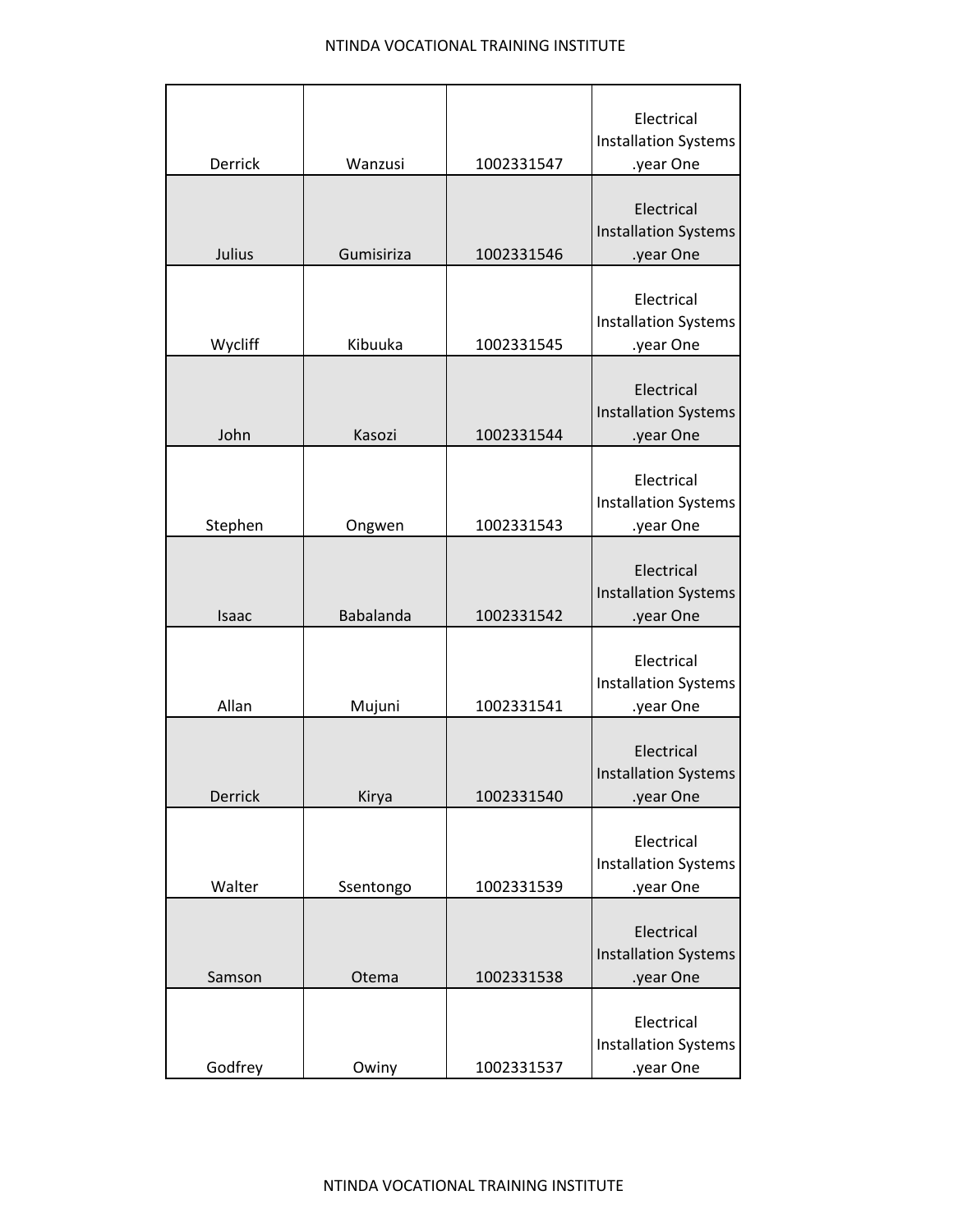| Tom           | Apedele   | 1002331536 | Electrical<br><b>Installation Systems</b><br>.year One |
|---------------|-----------|------------|--------------------------------------------------------|
| Steven        | Obio      | 1002331535 | Electrical<br><b>Installation Systems</b><br>.year One |
| Alias         | Yasiri    | 1002331534 | Electrical<br><b>Installation Systems</b><br>.year One |
| Micheal       | Epeduno   | 1002331533 | Electrical<br><b>Installation Systems</b><br>.year One |
| Joseph        | Olum      | 1002331532 | Electrical<br><b>Installation Systems</b><br>.year One |
| Fred          | Akuma     | 1002331523 | Electrical<br><b>Installation Systems</b><br>.year Two |
| Raymond       | Atukwase  | 1002331522 | Electrical<br><b>Installation Systems</b><br>.year Two |
| Silas         | Eceku     | 1002331521 | Electrical<br><b>Installation Systems</b><br>.year Two |
| Elvis Lwanga  | Echobu    | 1002331520 | Electrical<br><b>Installation Systems</b><br>.year Two |
| Jason Erastus | Kambo     | 1002331519 | Electrical<br><b>Installation Systems</b><br>.year Two |
| Vicent        | Kateregga | 1002331518 | Electrical<br><b>Installation Systems</b><br>.year Two |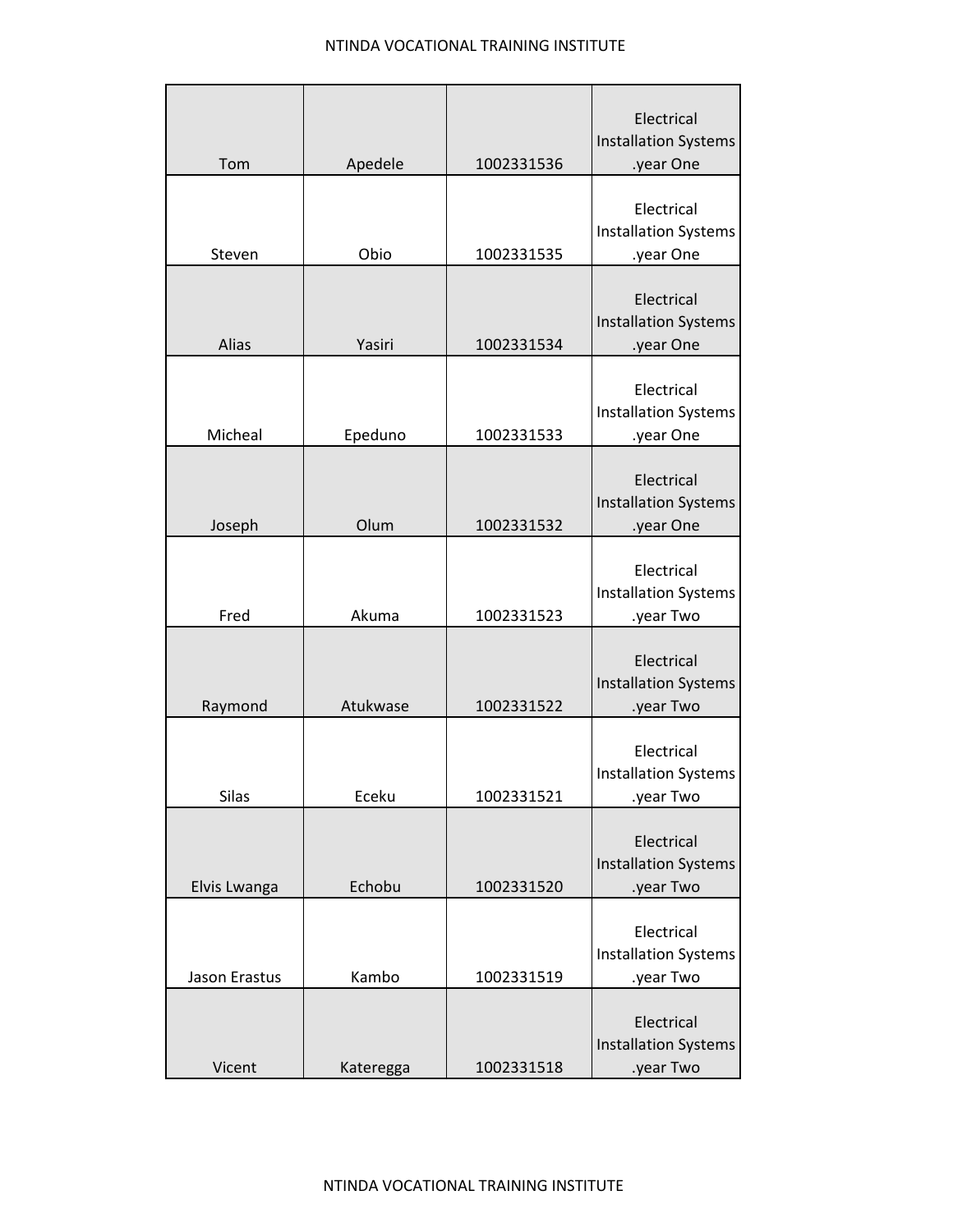|                     |           |            | Electrical<br><b>Installation Systems</b>              |
|---------------------|-----------|------------|--------------------------------------------------------|
| <b>Brian</b>        | Kewber    | 1002331517 | .year Two                                              |
| Sarah               | Kwagala   | 1002331516 | Electrical<br><b>Installation Systems</b><br>.year Two |
| <b>Ronald Mercy</b> | Mark      | 1002331515 | Electrical<br><b>Installation Systems</b><br>.year Two |
| Mugole Declerk      | Mauku     | 1002331514 | Electrical<br><b>Installation Systems</b><br>.year Two |
| Christine           | Nabukenya | 1002331513 | Electrical<br><b>Installation Systems</b><br>.year Two |
| Abel                | Natamba   | 1002331512 | Electrical<br><b>Installation Systems</b><br>.year Two |
| Catherine           | Nambuusi  | 1002331511 | Electrical<br><b>Installation Systems</b><br>.year Two |
| Mark                | Waswa     | 1002331510 | Electrical<br>Installation Systems<br>.year Two        |
| Godwin              | Wacal     | 1002331509 | Electrical<br><b>Installation Systems</b><br>.year Two |
| Micheal             | Opio      | 1002331508 | Electrical<br><b>Installation Systems</b><br>.year Two |
| John                | Oula      | 1002331507 | Electrical<br>Installation Systems<br>.year Two        |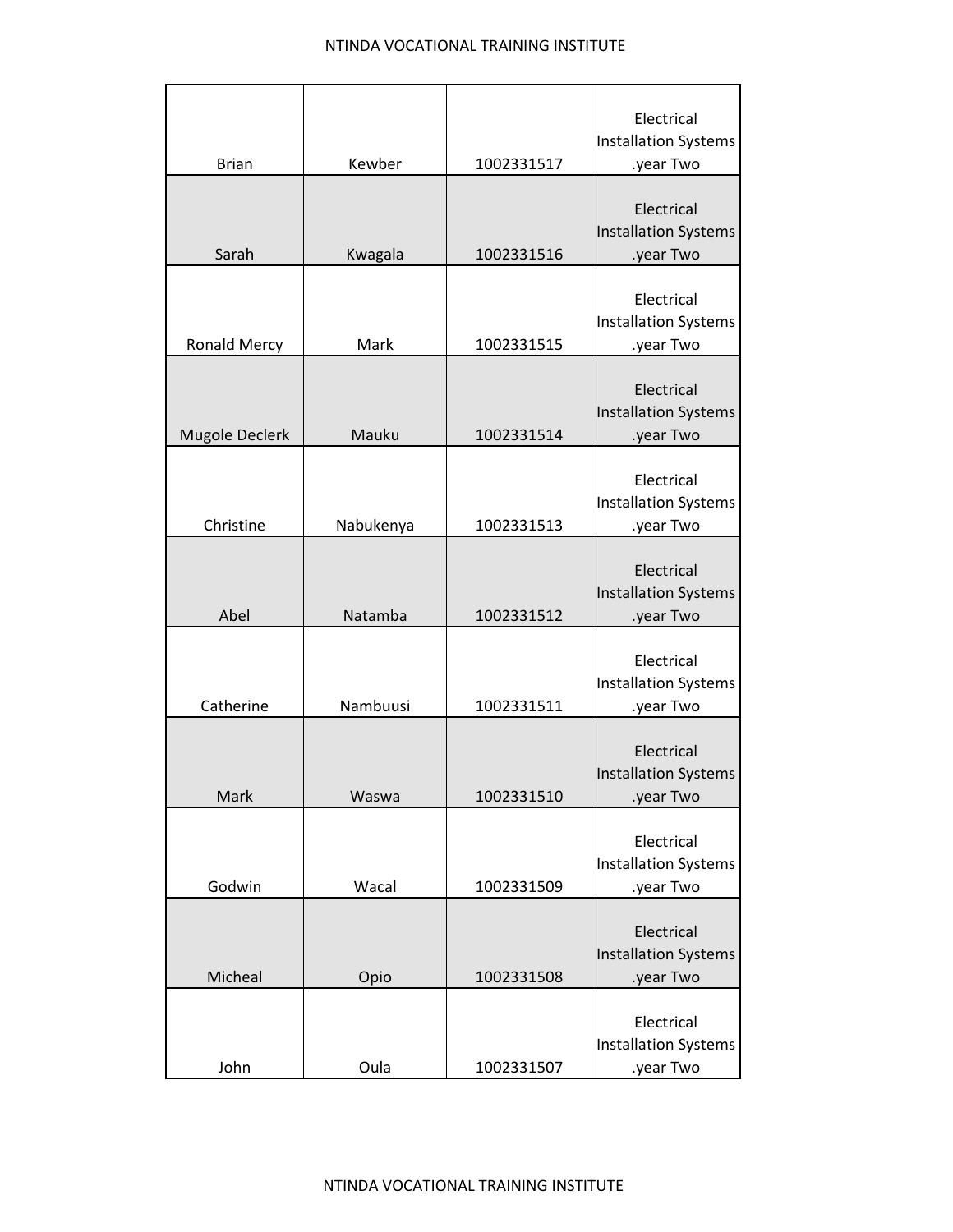| Christ               | Ogal     | 1002331506 | Electrical<br><b>Installation Systems</b><br>.year Two           |
|----------------------|----------|------------|------------------------------------------------------------------|
| Herman               | Nyago    | 1002331505 | Electrical<br><b>Installation Systems</b><br>.year Two           |
| <b>Gerald Okello</b> | Musumba  | 1002331504 | Electrical<br><b>Installation Systems</b><br>.year Two           |
| Jovia                | Nakitto  | 1002331503 | Electrical<br><b>Installation Systems</b><br>.year Two           |
| Jemimah              | Nampijja | 1002331502 | Electrical<br><b>Installation Systems</b><br>.year Two           |
| Daniel               | Dedya    | 1002331524 | Electrical<br><b>Installation Systems</b><br>.year Two           |
| Hawa Nabirye         | Mutonyi  | 1002331646 | Fashion and<br><b>Garment Design</b><br>.Year One<br>Fashion and |
| Shifah Kabuye        | Nanfuka  | 1002331645 | <b>Garment Design</b><br>.Year One<br>Fashion and                |
| Mariam               | Atamba   | 1002331644 | <b>Garment Design</b><br>.Year One<br>Fashion and                |
| Catherine            | Nyangoma | 1002331643 | <b>Garment Design</b><br>.Year One<br>Fashion and                |
| Duncan Wacio         | Ocen     | 1002331642 | <b>Garment Design</b><br>.Year One<br><b>Fashion and</b>         |
| Emmanuel             | Eriku    | 1002331641 | <b>Garment Design</b><br>.Year One                               |
| Aliziki              | Nandera  | 1002331640 | Fashion and<br><b>Garment Design</b><br>.Year One                |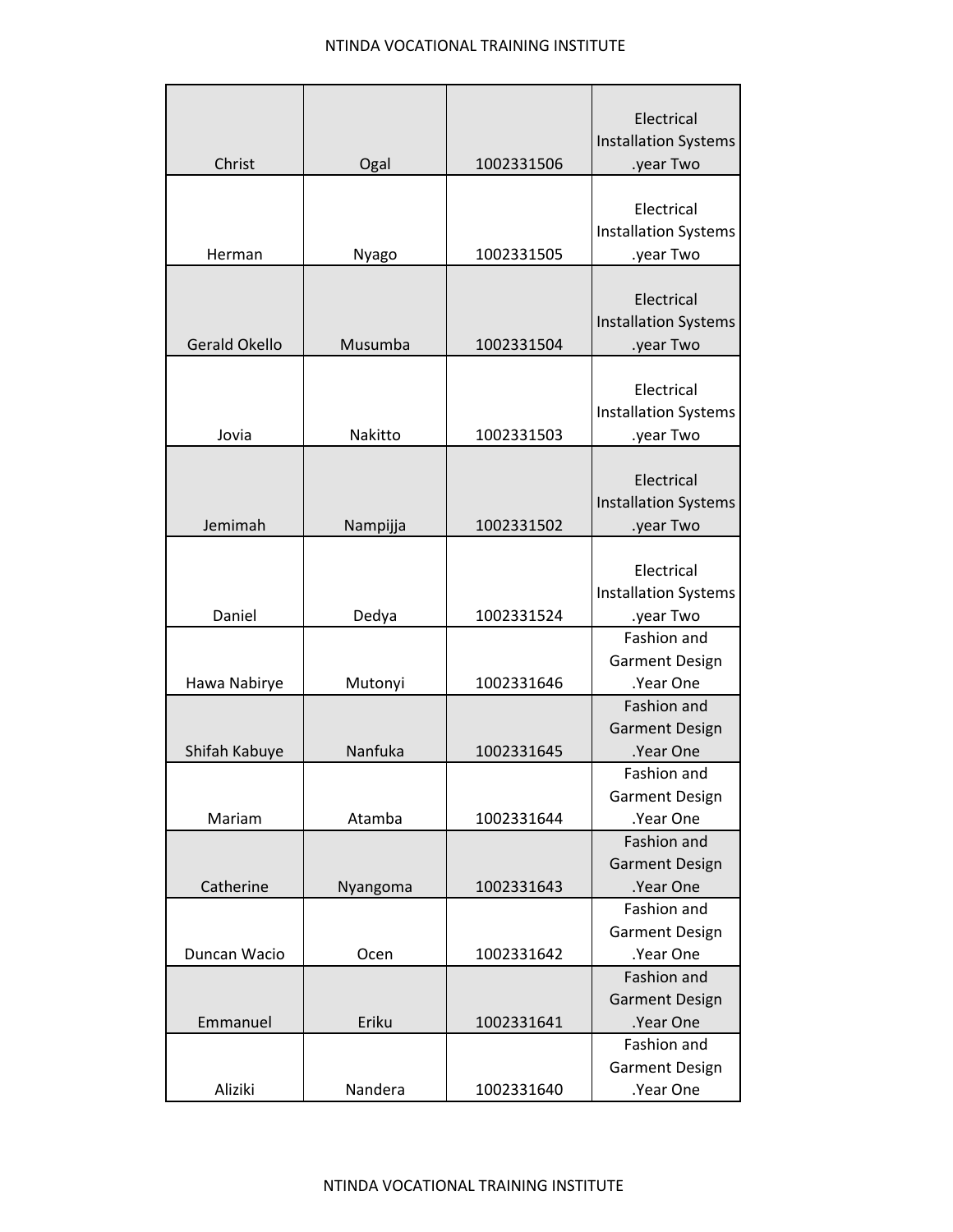|                       |              |            | Fashion and           |
|-----------------------|--------------|------------|-----------------------|
|                       |              |            | <b>Garment Design</b> |
| <b>Hellen Nassuna</b> | Aloyo        | 1002331639 | .Year One             |
|                       |              |            | Fashion and           |
|                       |              |            | <b>Garment Design</b> |
| Godfrey               | Tindyebwa    | 1002331638 | .Year One             |
|                       |              |            | Fashion and           |
|                       |              |            | <b>Garment Design</b> |
| Doreen                | Nantale      | 1002331637 | .Year One             |
|                       |              |            | Fashion and           |
|                       |              |            | <b>Garment Design</b> |
| Isabella              | Alum         | 1002331636 | .Year One             |
|                       |              |            | Fashion and           |
|                       |              |            | <b>Garment Design</b> |
| Ismail                | Shamim       | 1002331635 | .Year One             |
|                       |              |            | Fashion and           |
|                       |              |            | <b>Garment Design</b> |
| Doreen Ekemu          | Adoo         | 1002331634 | .Year One             |
|                       |              |            | Fashion and           |
|                       |              |            | <b>Garment Design</b> |
| Aida                  | Atugonza     | 1002331633 | .Year One             |
|                       |              |            | Fashion and           |
|                       |              |            | <b>Garment Design</b> |
| Sherinah Sarah        | Nekesa       | 1002331632 | .Year One             |
|                       |              |            | Fashion and           |
|                       |              |            | <b>Garment Design</b> |
| Teopista              | Nyangoma     | 1002331631 | .Year One             |
|                       |              |            | Fashion and           |
|                       |              |            | <b>Garment Design</b> |
| Anthony               | Onyertoo     | 1002331630 | .Year One             |
|                       |              |            | <b>Fashion and</b>    |
|                       |              |            | <b>Garment Design</b> |
| Ivan                  | Rachkara     | 1002331629 | .Year One             |
|                       |              |            | Fashion and           |
|                       |              |            | <b>Garment Design</b> |
| Carol                 | Nagawa       | 1002331628 | .Year One             |
|                       |              |            | Fashion and           |
|                       |              |            | <b>Garment Design</b> |
| Lillian               | Keinembabazi | 1002331627 | .Year One             |
|                       |              |            | Fashion and           |
|                       |              |            | <b>Garment Design</b> |
| Cissy                 | Naluwaga     | 1002331626 | .Year One             |
|                       |              |            | Fashion and           |
|                       |              |            | <b>Garment Design</b> |
| Endvinah              | Orishaba     | 1002331625 | .Year One             |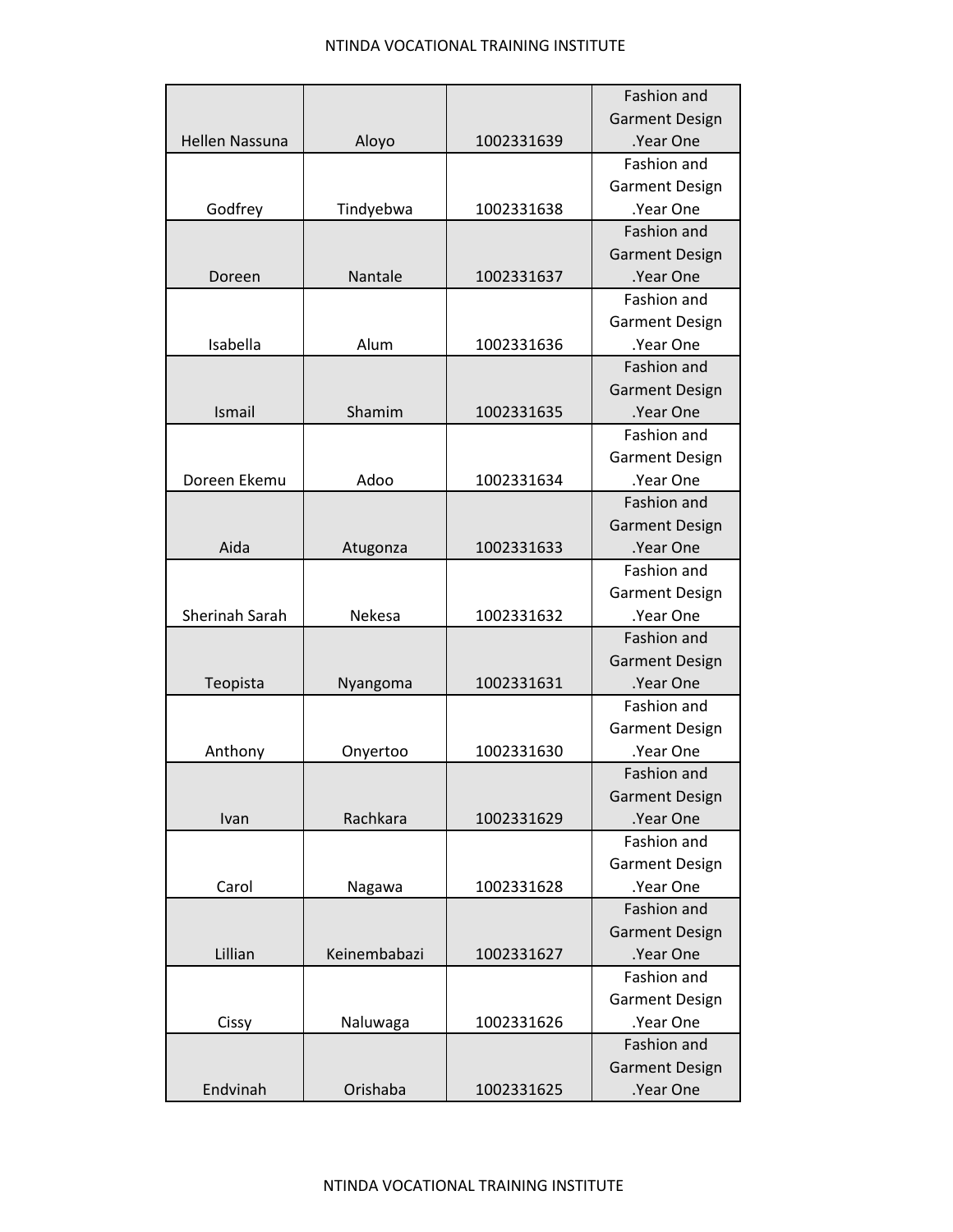|                 |               |            | Fashion and           |
|-----------------|---------------|------------|-----------------------|
|                 |               |            | <b>Garment Design</b> |
| Kulusumu Ntongo | Nabadda       | 1002331624 | .Year One             |
|                 |               |            | <b>Fashion and</b>    |
|                 |               |            | <b>Garment Design</b> |
| Jazira          | Nakalule      | 1002331623 | .Year One             |
|                 |               |            | Fashion and           |
|                 |               |            | <b>Garment Design</b> |
| Irene           | Atim          | 1002331622 | .Year One             |
|                 |               |            | <b>Fashion and</b>    |
|                 |               |            | <b>Garment Design</b> |
| <b>Stuart</b>   | Akashaba      | 1002331621 | .Year One             |
|                 |               |            | Fashion and           |
|                 |               |            | <b>Garment Design</b> |
| Ramlah          | Nabagesera    | 1002331620 | .Year One             |
|                 |               |            | Fashion and           |
|                 |               |            | <b>Garment Design</b> |
| Shanice         | Manga         | 1002331619 | .Year One             |
|                 |               |            | Fashion and           |
|                 |               |            | <b>Garment Design</b> |
| Jemimah         | Nakabuye      | 1002331618 | .Year One             |
|                 |               |            | Fashion and           |
|                 |               |            | <b>Garment Design</b> |
| Hasifah         | Nakandi       | 1002331617 | .Year One             |
|                 |               |            | Fashion and           |
|                 |               |            | <b>Garment Design</b> |
| Saluwa          | Nansubuga     | 1002331616 | .Year One             |
|                 |               |            | Fashion and           |
|                 |               |            | <b>Garment Design</b> |
| Daphine         | Kyarikunda    | 1002331615 | .Year One             |
|                 |               |            | Fashion and           |
|                 |               |            | <b>Garment Design</b> |
| Shafik          | Yawe          | 1002331614 | .Year One             |
|                 |               |            | Fashion and           |
|                 |               |            | <b>Garment Design</b> |
| Jannet          | Nabayiga      | 1002331613 | .Year One             |
|                 |               |            | Fashion and           |
|                 |               |            | <b>Garment Design</b> |
| Joshua          | Bazannyanengo | 1002331612 | .Year One             |
|                 |               |            | Fashion and           |
|                 |               |            | <b>Garment Design</b> |
| Ann             | Ndelema       | 1002331611 | .Year One             |
|                 |               |            | Fashion and           |
|                 |               |            | <b>Garment Design</b> |
| Cissy           | Nampewo       | 1002331610 | .Year One             |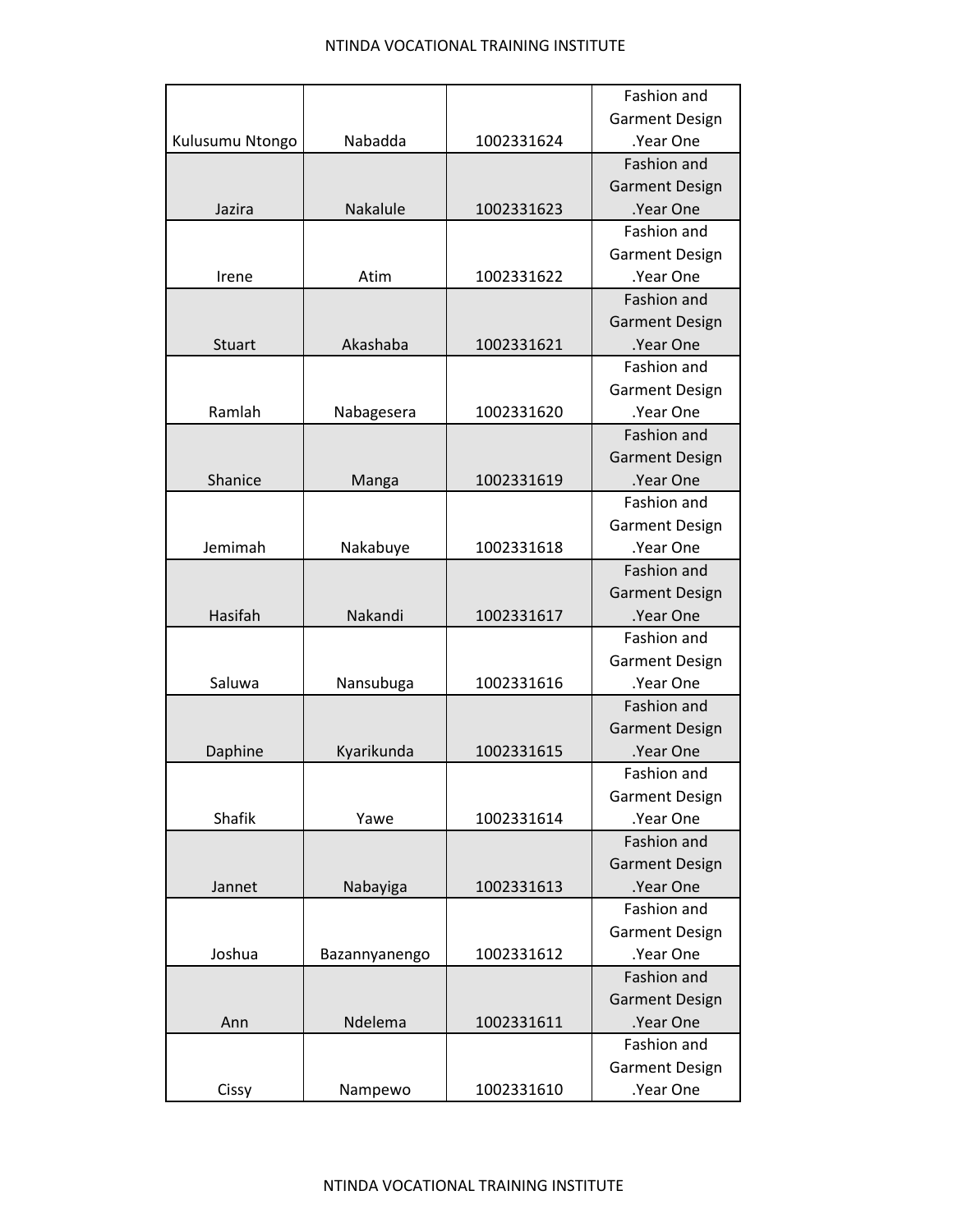|                        |               |            | <b>Fashion and</b>    |
|------------------------|---------------|------------|-----------------------|
|                        |               |            | <b>Garment Design</b> |
| <b>Shafik</b>          | Semakula      | 1002331609 | .Year One             |
|                        |               |            | <b>Fashion and</b>    |
|                        |               |            | <b>Garment Design</b> |
| Habiba                 | Nabuuma       | 1002331608 | .Year One             |
|                        |               |            | Fashion and           |
|                        |               |            | <b>Garment Design</b> |
| <b>Brian September</b> | Kyeyune       | 1002331606 | .Year Two             |
|                        |               |            | Fashion and           |
|                        |               |            | <b>Garment Design</b> |
| Patricia               | Kituyi        | 1002331605 | .Year Two             |
|                        |               |            | Fashion and           |
|                        |               |            | <b>Garment Design</b> |
| Amon                   | Gotto         | 1002331604 | .Year Two             |
|                        |               |            | Fashion and           |
|                        |               |            | <b>Garment Design</b> |
| Irene                  | Namirembe     | 1002331603 | .Year Two             |
|                        |               |            | Fashion and           |
|                        |               |            | <b>Garment Design</b> |
| Anitah                 | Achio         | 1002331602 | .Year Two             |
|                        |               |            | Fashion and           |
|                        |               |            | <b>Garment Design</b> |
| Ivan                   | Oceng         | 1002331601 | .Year Two             |
|                        |               |            | Fashion and           |
|                        |               |            | <b>Garment Design</b> |
| Farouk Mumeya          | Magomu        | 1002331600 | .Year Two             |
|                        |               |            | Fashion and           |
|                        |               |            | <b>Garment Design</b> |
| Shakira                | Mamaja        | 1002331599 | .Year Two             |
|                        |               |            |                       |
| Alex                   | <b>Buliro</b> | 1002331703 | Plumbing .Year One    |
|                        |               |            |                       |
| Kefasi                 | Odoyi         | 1002331702 | Plumbing .Year One    |
|                        |               |            |                       |
| Yuda                   | <b>Nsiiro</b> | 1002331701 | Plumbing . Year One   |
|                        |               |            |                       |
| Irene                  | Bear          | 1002331700 | Plumbing .Year One    |
|                        |               |            |                       |
| <b>Baram</b>           | Irankunda     | 1002331699 | Plumbing . Year One   |
|                        |               |            |                       |
| Viola                  | Nabayunga     | 1002331698 | Plumbing .Year One    |
|                        |               |            |                       |
| Angel                  | Angella       | 1002331697 | Plumbing . Year One   |
|                        |               |            |                       |
| Jomstone               | Ashaba        | 1002331696 | Plumbing .Year One    |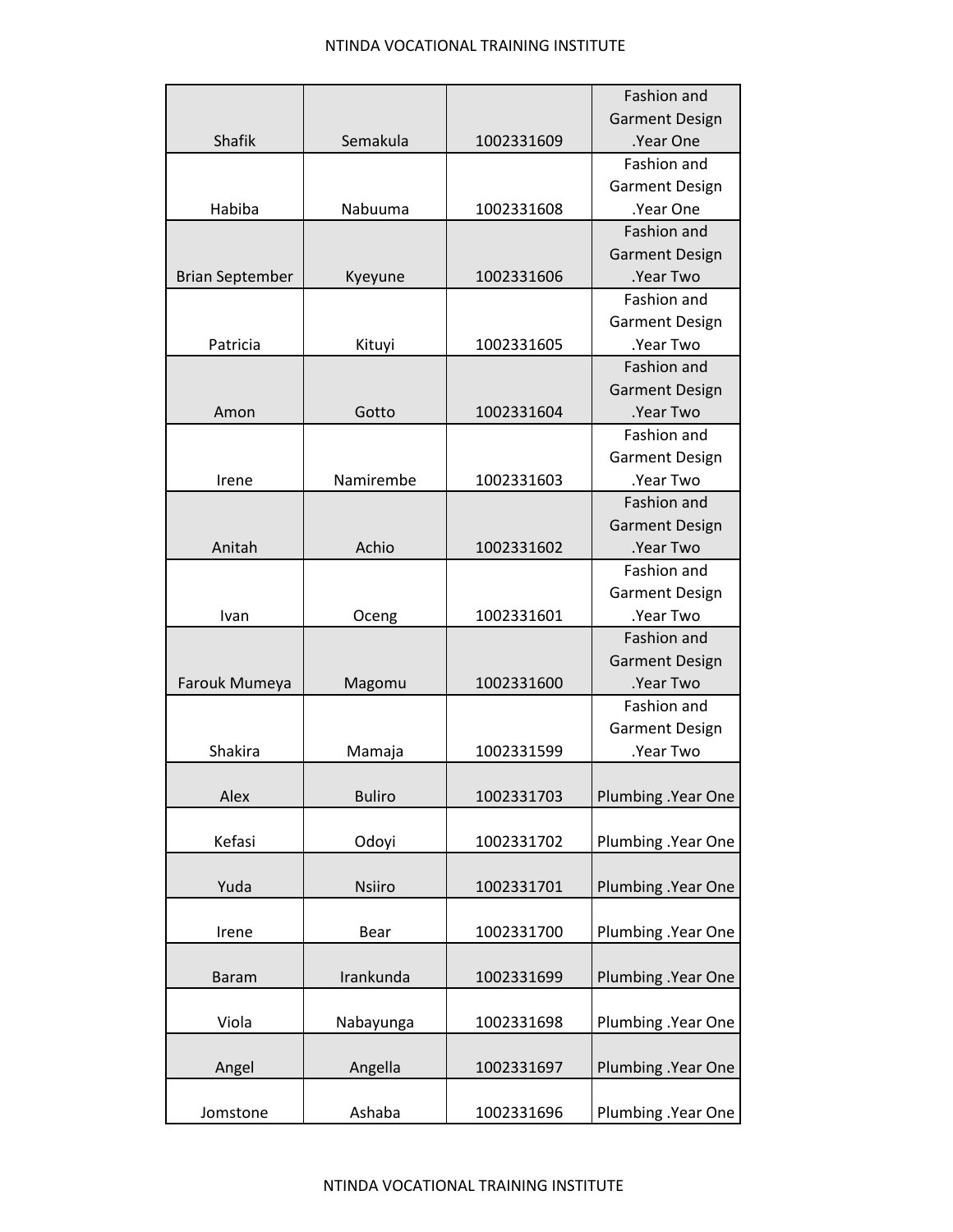| Joan Betty   | Najuuko        | 1002331695 | Plumbing . Year One |
|--------------|----------------|------------|---------------------|
| Simon Peter  | Ebura          | 1002331694 | Plumbing .Year One  |
| Firak        | Juma           | 1002331693 | Plumbing .Year One  |
| Johnson      | Lokiri         | 1002331692 | Plumbing .Year One  |
| Andrew       | <b>Bwanika</b> | 1002331691 | Plumbing .Year One  |
| Simon        | Nyanzi         | 1002331690 | Plumbing .Year One  |
| Margret      | Agumo          | 1002331689 | Plumbing . Year One |
| Jonathan     | Ocitti         | 1002331688 | Plumbing .Year One  |
| <b>Brian</b> | Mugema         | 1002331687 | Plumbing .Year One  |
| Robert       | Mataki         | 1002331686 | Plumbing .Year One  |
| Fred Landra  | Onyango        | 1002331685 | Plumbing .Year One  |
| Patrick      | Ankunda        | 1002331684 | Plumbing .Year One  |
| Joy          | Munguleni      | 1002331683 | Plumbing .Year One  |
| Calvin       | Jjemba         | 1002331682 | Plumbing . Year One |
| Alex         | Ssepuya        | 1002331681 | Plumbing .Year One  |
| Julius       | Mucunguzi      | 1002331680 | Plumbing .Year One  |
| Jude         | Kyaterekera    | 1002331679 | Plumbing .Year One  |
| <b>Brian</b> | Ofoyrwoth      | 1002331678 | Plumbing .Year One  |
| Desterio     | Kalan          | 1002331677 | Plumbing .Year One  |
| Haruna       | Lutaaya        | 1002331676 | Plumbing .Year One  |
| Peter Clever | Lumu           | 1002331675 | Plumbing .Year One  |
| Fatumah      | Namyalo        | 1002331674 | Plumbing .Year One  |
| Justus       | Muhoozi        | 1002331673 | Plumbing .Year One  |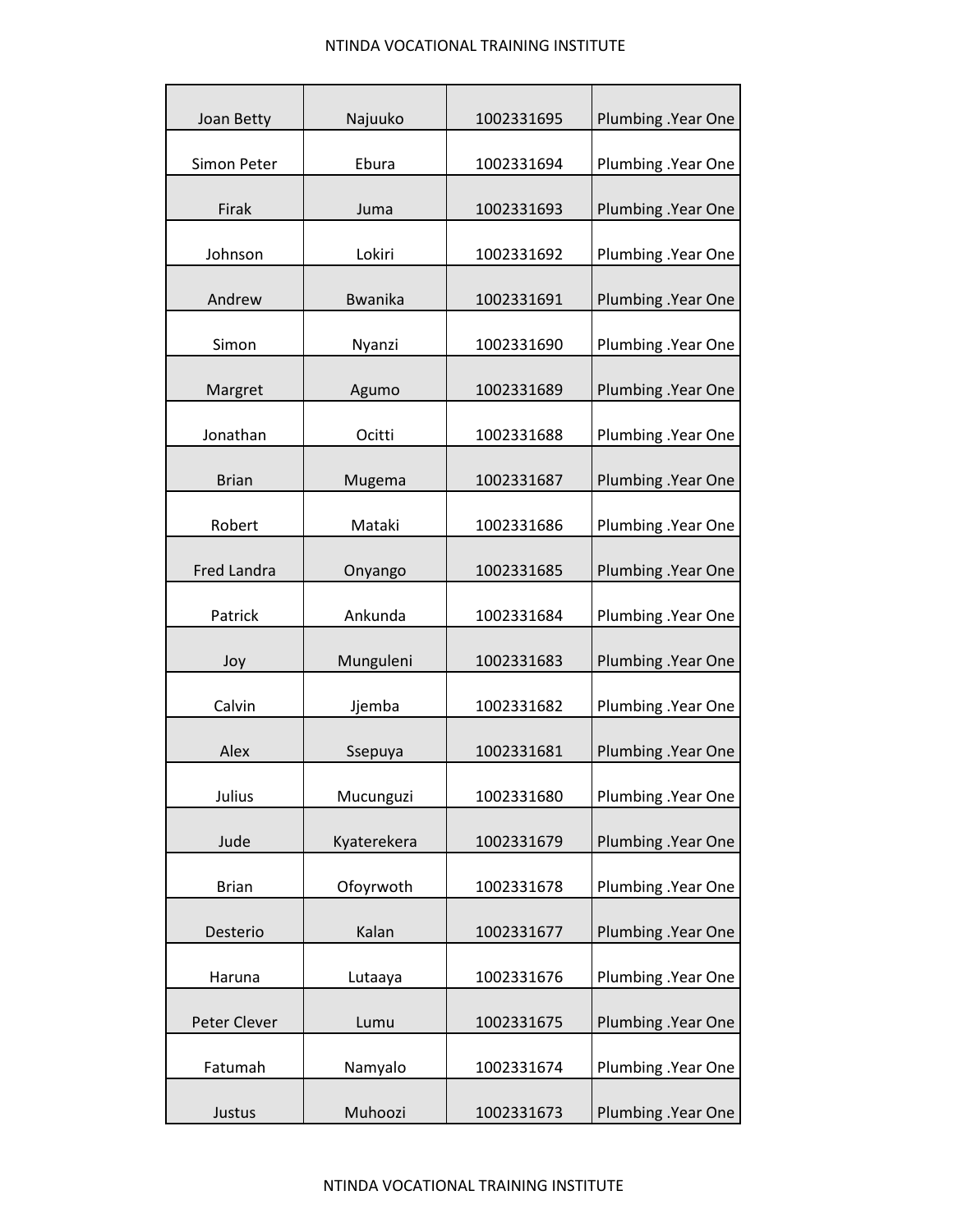| Emmanuel           | Okur        | 1002331672 | Plumbing .Year One  |
|--------------------|-------------|------------|---------------------|
| <b>David Moses</b> | Okiria      | 1002331671 | Plumbing .Year One  |
| Vincent            | Bwonya      | 1002331670 | Plumbing .Year One  |
| Amuza              | Okoboi      | 1002331669 | Plumbing .Year One  |
|                    |             |            |                     |
| Victor             | ljuka       | 1002331668 | Plumbing .Year One  |
| Emmanuel           | Pade        | 1002331667 | Plumbing .Year One  |
| Salim              | Nkwanga     | 1002331666 | Plumbing .Year One  |
| Jonan              | Kukundakwe  | 1002331665 | Plumbing .Year One  |
| Jibril             | Mutebi      | 1002331664 | Plumbing .Year One  |
| Zakaria            | Mukiibi     | 1002331663 | Plumbing .Year One  |
| Martin             | Onyango     | 1002331662 | Plumbing . Year One |
| Ibra               | Maiki       | 1002331661 | Plumbing .Year One  |
| Jimmy Omara        | Okello      | 1002331660 | Plumbing .Year One  |
| Ronald             | Namukowa    | 1002331659 | Plumbing . Year One |
| <b>Blaise</b>      | Natwesiga   | 1002331658 | Plumbing .Year One  |
| Robert             | Gulumaire   | 1002331657 | Plumbing .Year One  |
| Ashiraf            | Sekweyama   | 1002331656 | Plumbing .Year One  |
| Arnold             | Mulima      | 1002331655 | Plumbing .Year One  |
| Owen               | Lucky       | 1002331654 | Plumbing .Year One  |
| Ian Wycliff        | Sserunkuuma | 1002331653 | Plumbing .Year One  |
| Moses              | Kasozi      | 1002331652 | Plumbing .Year One  |
| Emmanuel           | Mugewa      | 1002331651 | Plumbing .Year One  |
| Jonathan Eric      | Ojangor     | 1002331721 | Plumbing .Year Two  |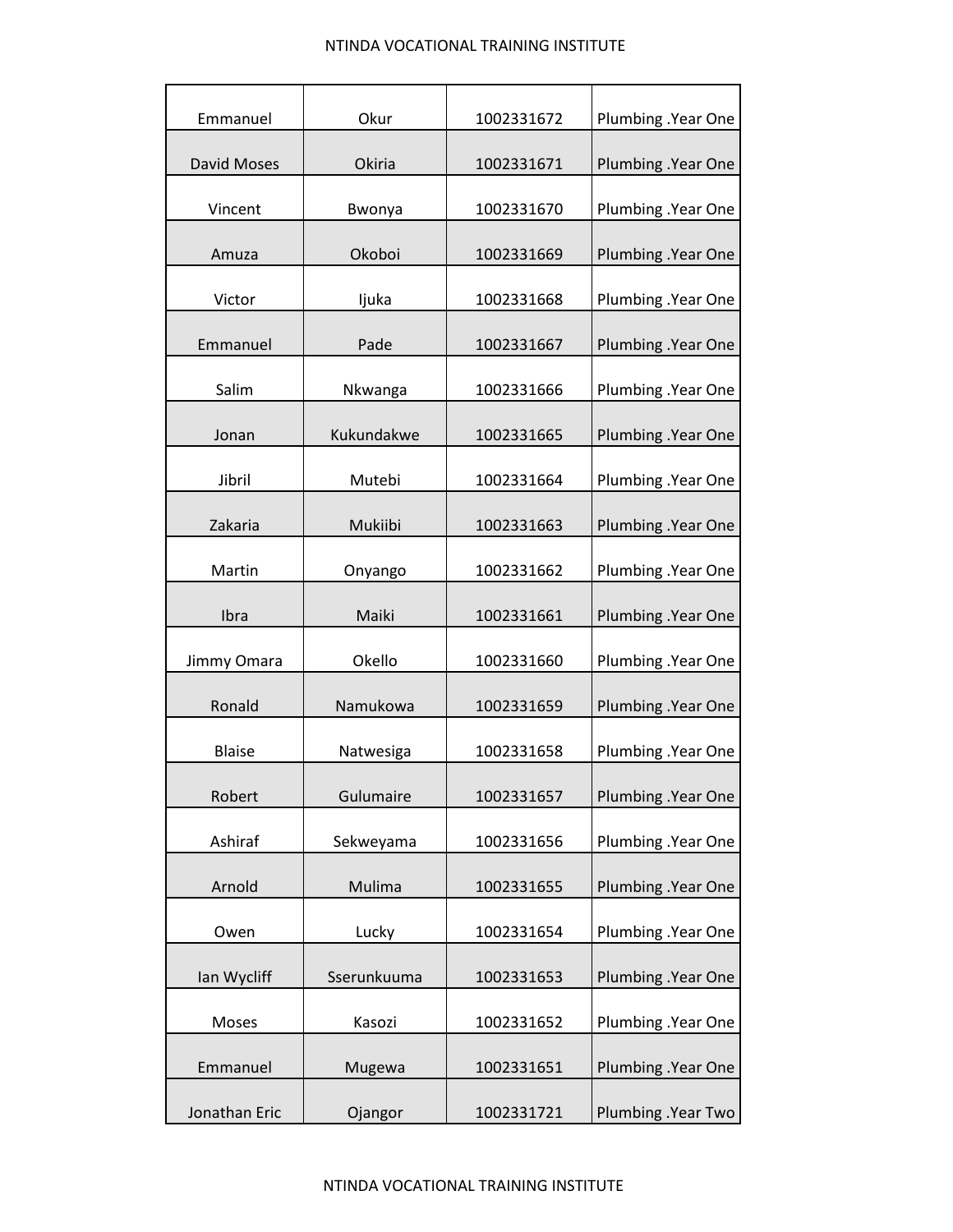| Robert                  | Gwolo         | 1002331720 | Plumbing .Year Two                      |
|-------------------------|---------------|------------|-----------------------------------------|
| Cranmer                 | <b>Basoga</b> | 1002331719 | Plumbing .Year Two                      |
| Gurlton                 | Higenyi       | 1002331718 | Plumbing .Year Two                      |
| <b>Daglas</b>           | Ivumbi        | 1002331717 | Plumbing .Year Two                      |
| Kenneth                 | Kayongo       | 1002331716 | Plumbing .Year Two                      |
| Bosco Ojok              | Kilama        | 1002331715 | Plumbing .Year Two                      |
| Hussein                 | Kimuli        | 1002331714 | Plumbing .Year Two                      |
| Allan                   | Kisarach      | 1002331713 | Plumbing .Year Two                      |
| <b>Edward Alex</b>      | Mukwaya       | 1002331712 | Plumbing .Year Two                      |
| Doreen Sanyu            | Namazzi       | 1002331711 | Plumbing .Year Two                      |
| Vicent                  | Niwagaba      | 1002331710 | Plumbing .Year Two                      |
| Geofrey                 | Okello        | 1002331709 | Plumbing .Year Two                      |
| Isaac                   | Ssewanyana    | 1002331708 | Plumbing .Year Two                      |
| Benjamin                | Welikhe       | 1002331707 | Plumbing .Year Two                      |
| Deborah                 | Aketch        | 1002331706 | Plumbing .Year Two                      |
| Isaac                   | Jumba         | 1002331705 | Plumbing .Year Two                      |
| <b>Ernest Ssentongo</b> | Kiddu         | 1002331704 | Plumbing .Year Two                      |
| <b>Bruce</b>            | Arinda        | 1002331746 | Welding and<br>Fabrication. Year<br>One |
| Denis                   | Owachgiu      | 1002331745 | Welding and<br>Fabrication. Year<br>One |
| Chrispus                | Rwothongeyo   | 1002331744 | Welding and<br>Fabrication. Year<br>One |
| Shylock                 | Wasswa        | 1002331743 | Welding and<br>Fabrication. Year<br>One |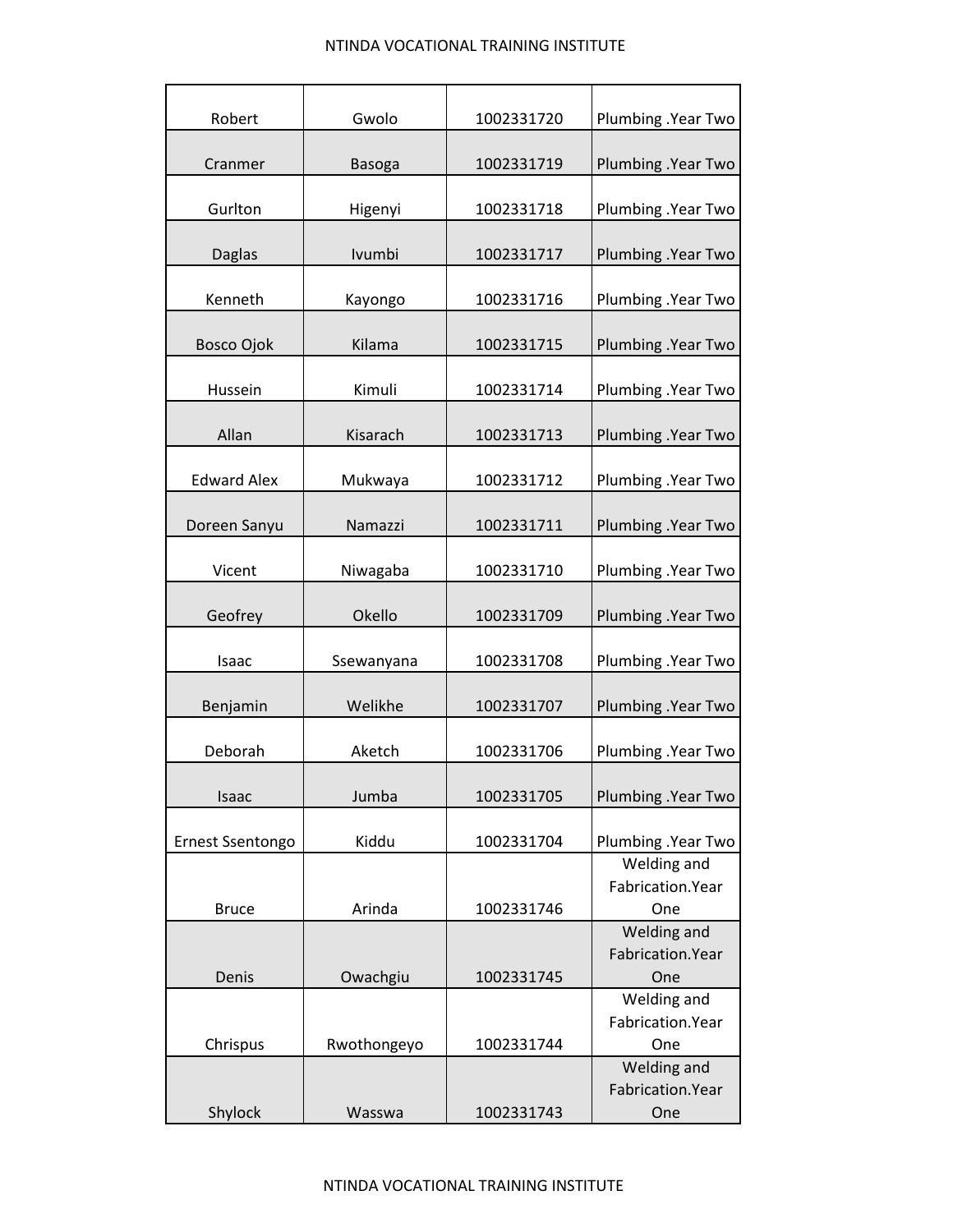|                       |                |            | Welding and       |
|-----------------------|----------------|------------|-------------------|
|                       |                |            | Fabrication.Year  |
| Shafiq                | Ssentongo      | 1002331742 | One               |
|                       |                |            | Welding and       |
|                       |                |            | Fabrication.Year  |
| Ivan                  | <b>Bukenya</b> | 1002331741 | One               |
|                       |                |            | Welding and       |
|                       |                |            | Fabrication. Year |
| Amos Timothy          | Kasenge        | 1002331740 | One               |
|                       |                |            | Welding and       |
|                       |                |            | Fabrication.Year  |
| Ivan                  | Ntambi         | 1002331727 | One               |
|                       |                |            | Welding and       |
|                       |                |            | Fabrication.Year  |
| <b>Brian</b>          | Kyeyune        | 1002331726 | One               |
|                       |                |            | Welding and       |
|                       |                |            | Fabrication.Year  |
| Glen Apolllo          | Natukunda      | 1002331725 | One               |
|                       |                |            | Welding and       |
|                       |                |            | Fabrication. Year |
| Frank                 | Aleni          | 1002331724 | One               |
|                       |                |            | Welding and       |
|                       |                |            | Fabrication.Year  |
| <b>Ernest William</b> | Okiria         | 1002331723 | One               |
|                       |                |            | Welding and       |
|                       |                |            | Fabrication. Year |
| Mckean                | Steve          | 1002331722 | One               |
|                       |                |            | Welding and       |
|                       |                |            | Fabrication.Year  |
| Isaac                 | Ssemakula      | 1002331739 | One               |
|                       |                |            | Welding and       |
|                       |                |            | Fabrication.Year  |
| <b>Brian</b>          | Echobu         | 1002331738 | One               |
|                       |                |            | Welding and       |
|                       |                |            | Fabrication. Year |
| Johnathan             | Odwe           | 1002331737 | One               |
|                       |                |            | Welding and       |
|                       |                |            | Fabrication.Year  |
| <b>Emmanuel Neal</b>  | Echobu         | 1002331736 | One               |
|                       |                |            | Welding and       |
|                       |                |            | Fabrication. Year |
| Patrick               | Omusugu        | 1002331735 | One               |
|                       |                |            | Welding and       |
|                       |                |            | Fabrication. Year |
| Marvin                | Awil           | 1002331734 | One               |